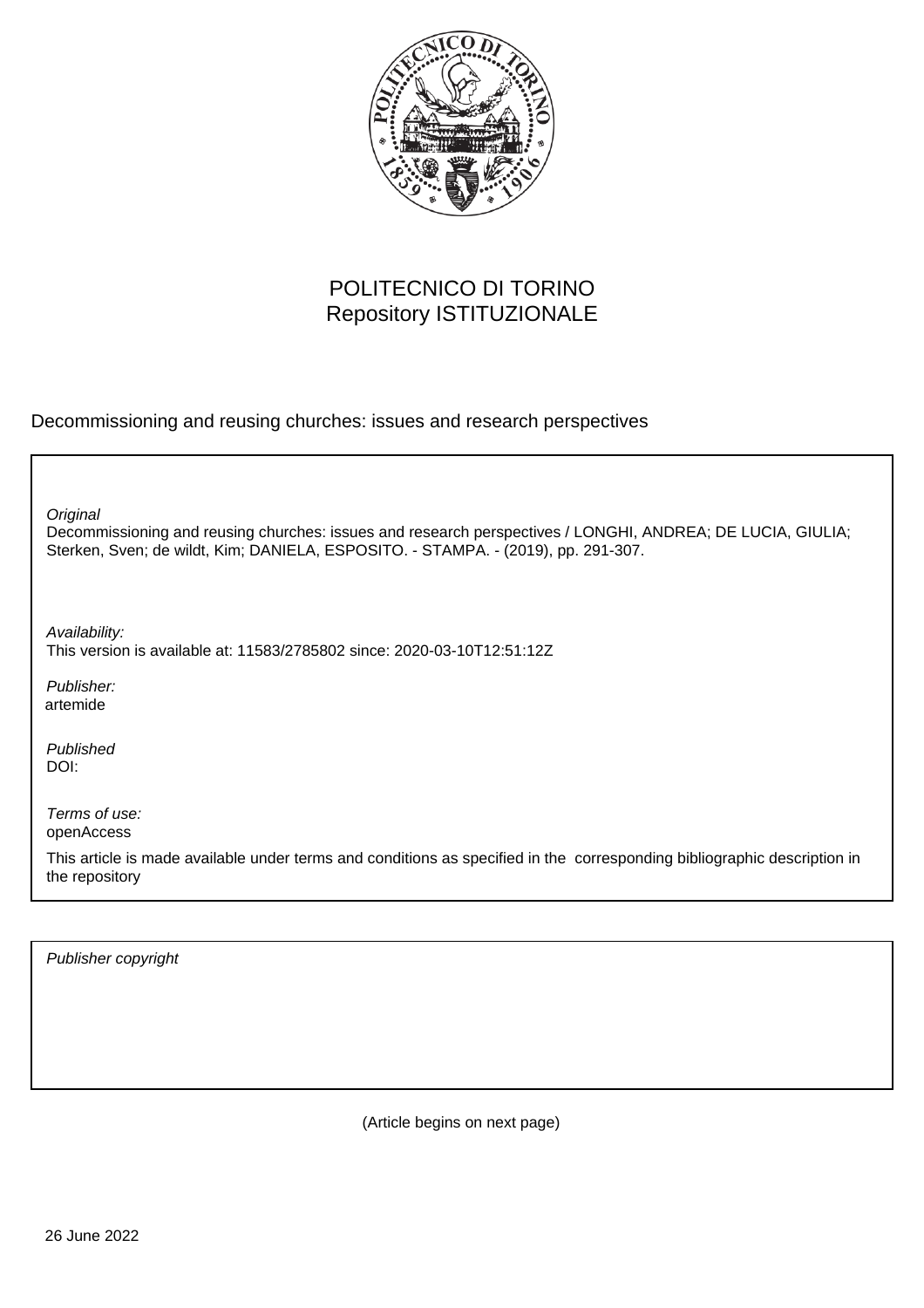Abts K.; Dobbelaere K.; Voyé L. (eds.), *Nieuwe tijden nieuwe mensen: Belgen over arbeid, gezin, ethiek, religie en politiek* [New times new people: Belgians about labour, family, ethics, religion and politics], Lannoo, Leuven 2011.

Aerts J.; Jaspers J.; Klinckaert J.; Stevens D.; Van Dyck A., *Atlas van het religieus erfgoed in Vlaanderen*  [Atlas of the religious heritage in Flanders], Centrum voor Religieuze Kunst, 2. Ed., Leuven 2014.

Agamben G., *Profanazioni*, Figure nottetempo, Roma 2012.

Agostiano M.; Concas D., *L'espace architectural des églises, lieu de rassemblement et point de repère pour la communauté,* in Chavardès B. ; Dufieux P. (éds.), *L'avenir des églises. État des lieux, stratégies et programmes de reconversion*, Presses Universitaires de Lyon, Lyon 2018, pp. 87-97.

Agostiano M.; Baracco L. *et al*. (eds.), *Guidelines to overcome architectural barriers in cultural heritage sites*, publication of Italian Ministry of Cultural Heritage and Activities - General Direction for Landscape, Fine Arts, Contemporary Architecture and Art, Roma 2011.

Ahn Y. K., *Adaptive Reuse of Abandoned Historic Churches: Building Type and Public Perception*, Doctoral dissertation, Texas A & M University, Galverston 2007 (hiips://oaktrust.library.tamu.edu/handle/1969.1/ ETD-TAMU-1677: Accessed June 3, 2019).

Akgündüz A.; Öztürk S.; Baș Y., *Kiliseden Müzeye Ayasofya Camii*, Osav Yayınları, Istanbul 2006.

Aksamija N.; Maines C.; Wagoner P., *Palimpsests: Buildings, Sites, Time* (Architectural Crossroads 4), Brepols, Turnhout 2017.

Alabiso A. C.; Campi M.; Di Luggo A. (a c. di)*, Il patrimonio architettonico ecclesiastico di Napoli. Forme e spazi ritrovati,* Artstudio Paparo, Napoli 2016.

Amendola G., *La città postmoderna. Magie e paure della metropoli contemporanea*, Laterza, Bari/Roma 1997.

Anderson A.H., *Pentecostal and Charismatic Christianity*, in Sanneh L.; McClymond M.J. (eds.), *The Wiley Blackwell Companion to World Christianity*, Wiley Blackwell, Oxford 2016, pp. 653-663.

Anderson A.H., *To the Ends of the Earth. Pentecostalism and the transformation of World Christianity*, Oxford University Press, Oxford 2013.

Angelo P., *Will Surprise Proposal Save St. Rose?*, in "The Daily Journal" (Kankakee, IL), March 24, 2018 (https://www.daily-journal.com/news/local/ will-surprise-proposal-save-st-rose/article\_4bb9fd0c-2fd7-11e8-8e59-1f5b2e5e5be2.html: Accessed May 31, 2019).

Augustine (St.), Translated by J.E. Tweed, *Exposition on the Psalms, 48*, in *From Nicene and Post-Nicene Fathers*, First Series, VIII, Philip Schaff ed., Buffalo, NY, 1888.

Aureli P.V., *Rituals and Walls: On the Architecture of Sacred Space*, in Aureli P. V.; Shéhérazade Giudici M. (eds.), *Rituals and Walls*, AAS, London 2016, pp. 10-25.

Australian Catholic Bishops Conference/National Liturgical Architecture and Art Board, *"And when churches are to be built...". Preparation, planning and construction of places of worship*, Liturgy Brisbane, Brisbane 2014.

Australian Catholic Bishops Conference/National Liturgical Architecture and Art Council, *Fit for sacred use... Stewardship and renewal of places of worship*, Liturgy Brisbane, Brisbane 2018.

Azzimonti C., *Garanzie per l'utilizzo non indecoroso di chiese dismesse*, in "Quaderni di diritto ecclesiale", XXIX (2016), pp. 59-69.

Babelon J.-P. ; Chastel A., *La notion de patrimoine*, Levi, Paris 1994.

Backer C., *Contagion of the Sacred and the Right to the City: Modalities Belonging, Becoming and Participating amongst Diasporic Religious Communities and the Growth of the Post-Secular City*, in Garnett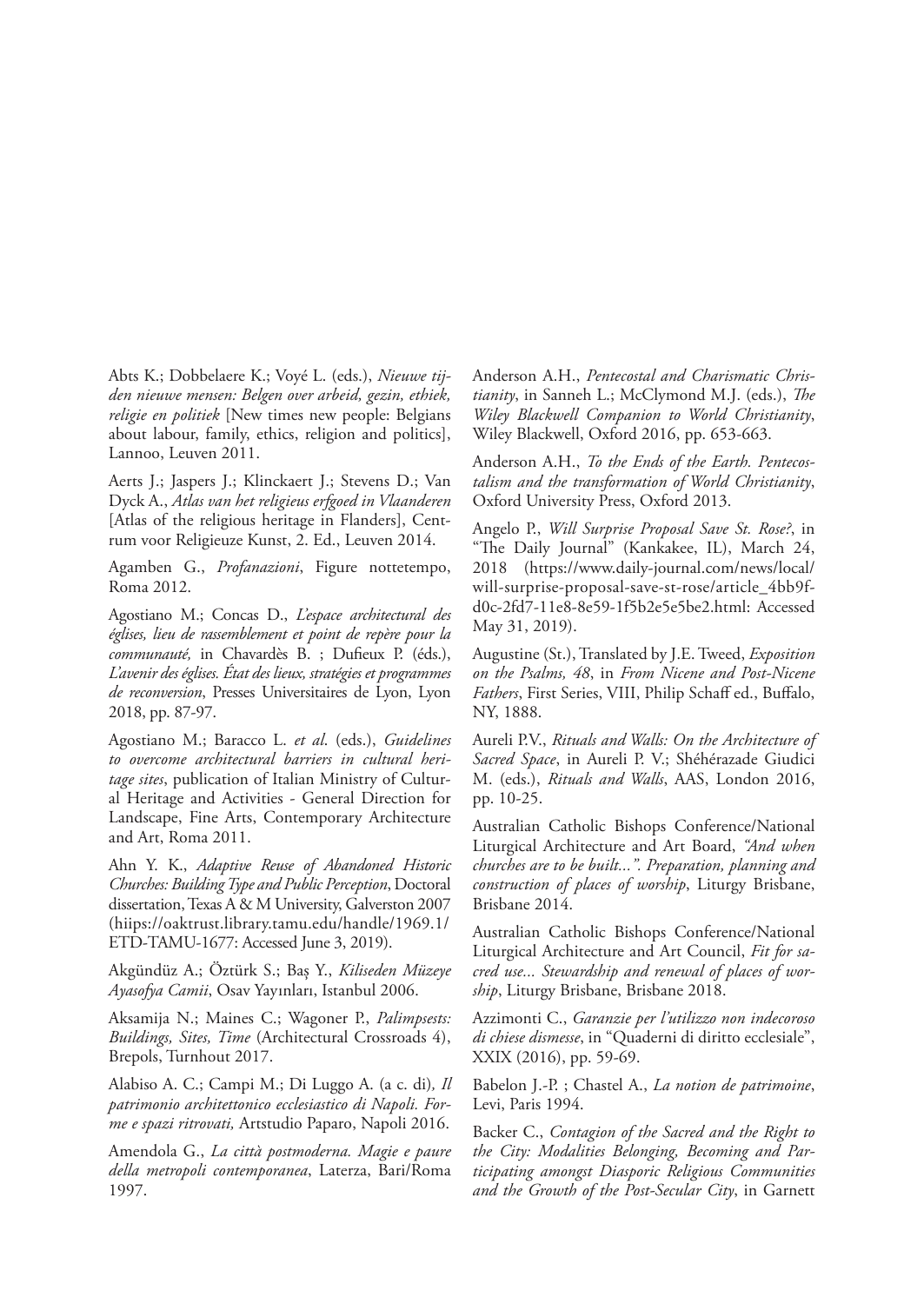J.; Harris A. (eds), *Rescripting Religion in the City. Migration and Religious Identity in the Modern Metropolis*, Ashgate, Farhnam 2013, pp. 103-114.

Bailly A.*, Les minorités chrétiennes aux confins de l'Occident et de l'Orient*, s.e., Istanbul 2008.

Baisier C. (ed.), *Divine Interiors. Experience churches in the age of Rubens*, Bai, Ghent 2016.

Baldacci V.; Silla C., *Toscana: guida a 287 comuni, 100 musei, 2000 chiese, abbazie, templi, sinagoghe attraverso 3000 anni di storia*, Mondadori, Milano 1997.

Baldovin J.F., *The Urban Character of Christian Worship. The Origins, Development, and Meaning of Stational Liturgy*, Pontificium Institutum Studiorum Orientalium, Roma 1987.

Bandarin F.; Van Oers R., *The historic urban landscape: managing heritage in an urban century*, Wiley, Chichester 2012.

Bartolomei L. (a c. di) [a], *Il futuro degli edifici di culto/The future of Churches. Temi/Themes,* fascicolo monografico di "IN\_BO. Ricerche e progetti per il territorio, la città e l'architettura", VII (2016) 10 (hiips://in\_bo.unibo.it/issue/view/580: accesso 13 giugno 2019).

Bartolomei L. (a c. di), *Il futuro degli edifici di culto/ The future of Churches. Paesaggi/Landscapes,* fascicolo monografico di "IN\_BO. Ricerche e progetti per il territorio, la città e l'architettura", VIII (2017) 11 (hiips://in\_bo.unibo.it/issue/view/640: accesso 13 giugno 2019).

Bartolomei L. [b], *Le chiese abbandonate d'Italia. Cause, significato, prospettive di gestione*, in Bartolomei L. (a c. di), *Il futuro degli edifici di culto. Temi / The Future of Churches. Themes,* "IN\_BO. Ricerche e progetti per il territorio, la città, e l'architettura", VII (2016) 10, pp. 6-28 (https://in\_ bo.unibo.it/issue/view/580: accesso 20 agosto 2019).

Bartolomei L.; Longhi A.; Radice F.; Tiloca C., *Italian debates, studies and experiences concerning reuse projects of dismissed religious heritage*, in Gerhards A.; de Wildt K. (Hgg.), *Wandel und Wertschätzung. Synergien für die Zukunft von Kirchenräumen* (Bild – Raum – Feier. Studien zu Kirche und Kunst 17), Schnell und Steiner, Regensburg 2017, pp. 107-136.

Bartolozzi C. (a c. di), *Patrimonio architettonico religioso. Nuove funzioni e processi di trasformazione*, Gangemi, Roma 2017.

Bartolozzi C., *Dopo il Concilio Vaticano II: le trasformazioni dello spazio liturgico nelle cattedrali e* 

*nelle chiese parrocchiali italiane*, in Chacón Gomez-Monedero F.A.; Salamanca López M.J. (coord.), *La Catedral. Símbolo del renacer de Europa*, Editorial Alderabán, Cuenca 2010, pp. 35-42.

Bassi E., *Tracce di chiese veneziane distrutte. Ricostruzione dai disegni di Antonio Visentin*, Istituto Veneto di Scienze Lettere ed Arti, Venezia 1997.

Baum W., *The Christian Minorities in Turkey*, Kitab-Verlag, Klagenfurt/Wien 2006.

Beaumont J.; Baker C., *Introduction: The Rise of the Postsecular City*, in Beaumont J.; Baker C. (eds.), *Postsecular Cities. Space, Theory and Practice*, Continuum, London 2011, pp. 1-14.

Begus C., *Adnotationes in Decreta*, in "Apollinaris", LXXXV (2012), pp. 413-465.

Bekaert G., *In één of ander huis, kerkbouw op een keerpunt*, Lannoo, Tielt 1967.

Belin F.-A., *Histoire de la latinité de Constantinople*, Picard, Paris 1894.

Benedetto XVI, Motu proprio *Pulchritudinis fidei*, 30 luglio 2012, in "Acta Apostolicae Sedis", CIV (2012), pp. 631-632.

Benedict XVI, Apostolic Letter *Motu Proprio data "Pulchritudinis Fidei"*, whereby the Pontifical Commission for the Cultural Heritage of the Church is joined to the Pontifical Council for Culture, 30 July 2012 (hiip://www.cultura.va/content/cultura/en/ magistero/papa/BenedictXVI/pulchritudinisfidei. html: Accessed 22 August 2019).

Berger P.L.; Luckmann T., *La realtà come costruzione sociale*, Il Mulino, Bologna 1969.

Berthold É. ; Dormaels M. ; Laplace J., *Patrimonialisation et sacralisation : deux processus de construction de sens*, in Berthold É. ; Dormaels M. ; Laplace J. (eds.), *Patrimoine et sacralisation*, Éditions Multi Mondes, Montréal 2009, pp. 5-7.

Beste J., *Öffentliches Interesse und kommunales Potential im kirchlichen Strukturwandel*, in: LVR-Amt für Denkmalpflege im Rheinland (Hg.), *Kirchen im Strukturwandel. Prozesse – Konzepte – Perspektiven. Dokumentation zum 23. Kölner Gespräch zu Architektur und Denkmalpflege in Brauweiler, 14. November 2016*, Landschaftsverbandes Rheinland, Köln 2017, pp. 49–56 (https://denkmalpflege.lvr. de//media/denkmalpflege/publikationen/online\_ publikationen/17\_1024-Heft\_28\_Kirchen\_im\_ Strukturwandel\_Digital.pdf: Accessed June 4, 2019).

Białkiewicz A., *O zmianach użytkowania obiektów*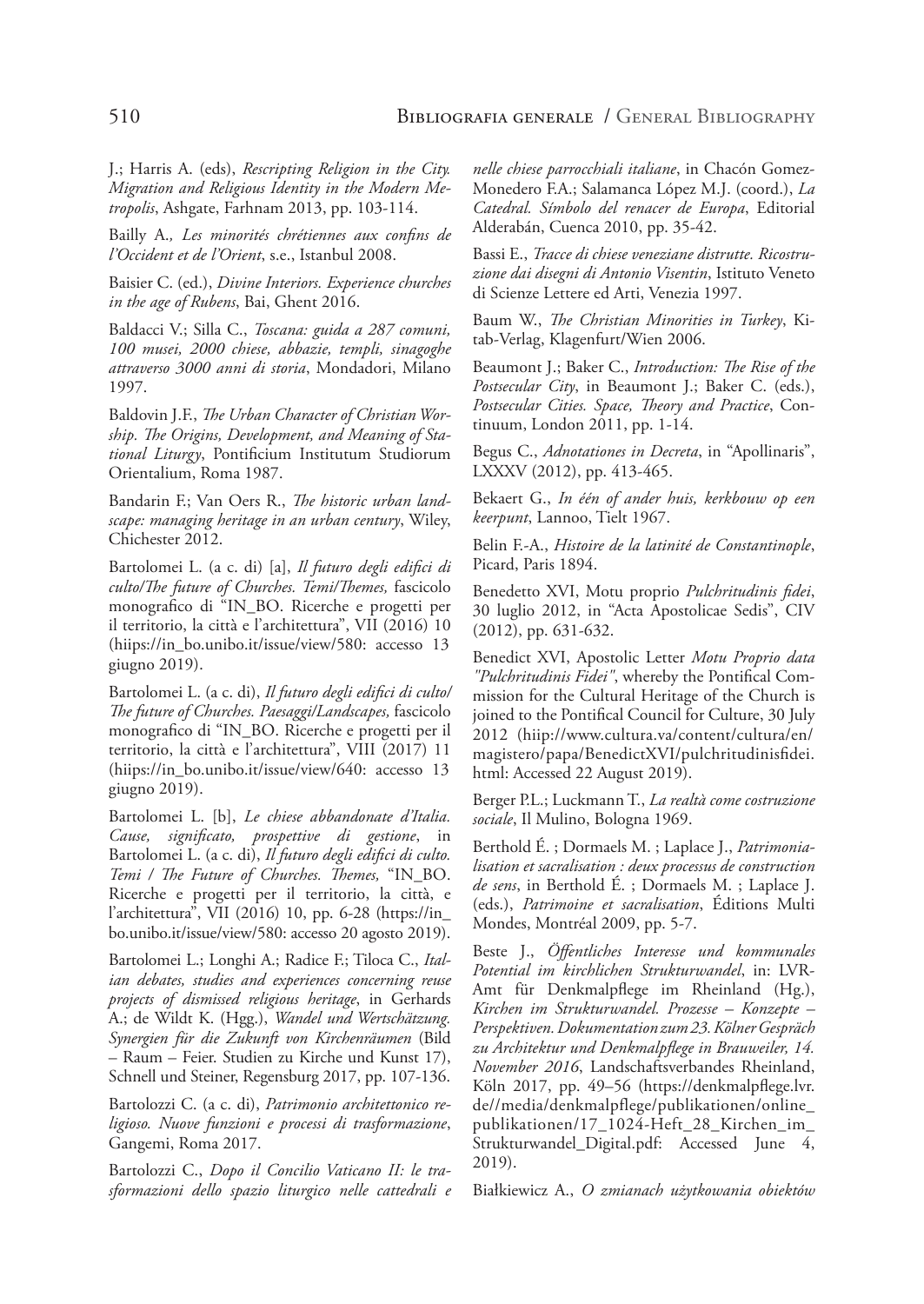*sakralnych. Adaptive reuse of sacred buldings*, Wydawnictwo PK, Kraków 2016.

Billings B. S., *From House Church to Tenement Church: Domestic Space and the Development of Early Urban Christianity - The Example of Ephesus*, in "Journal of Theological Studies", n.s. LXII (2011) 2, pp. 541-569.

Bisseling H.; Roest H. de; Valstar P. (eds.), *Meer dan hout en steen. Handboek voor sluiting en herbestemming van kerkgebouwen* [More than timber and stone: handbook for closing and reusing churches], Boekencentrum, Zoetermeer 2011.

Blaauw S. de, *Contrasts in Processional Liturgy. A Typology of Outdoor Processions in Twelfth-Century Rome*, in Bock N. *et alii* (sous la direction de), *Art, Cérémonial et Liturgie au Moyen Age*, Viella, Roma 2002, pp. 357-396.

Blaauw S. de, *Urban Liturgy: The Conclusive Christianization of Rome*, in Foletti I.; Palladino A. (eds.), *Ritualizing the City. Collective Performances as Aspects of Urban Construction from Constantine to Mao*, Viella, Roma 2017, pp. 15-28.

Bordino C.*, L'Odigitria della chiesa dei Santi Pietro e Paolo a Galata. Fonti per un'iconografia tra Oriente e Occidente*, in Monge C.; Pedone S., *Domenicani a Costantinopoli prima e dopo l'impero ottomano. Storie, immagini e documenti d'archivio*, Nerbini, Firenze 2017, pp. 151-174.

Boschki R.; Gerhards A., *Mensch – Raum – Gott. In der*  Kirchenraumpädagogik geschieht Begegnung, in "Herder Korrespondenz. Spezial" (2011), 1, pp. 51-55.

Botek A.*, Sakrálna architektúra – Tvorba vo vzťahu k historickej štruktúre,* Bratislava 2005.

Bourgeois G., *Conceptnota: Een toekomst voor de Vlaamse parochiekerk*, Vlaamse Overheid, Brussel 2011.

Bourriaud N., *Esthétique relationnelle*, les Presses du réel, Dijon 1998.

Boute B.; Smaberg T. (eds.), *Devising Order. Socio-religious Models, Rituals, and the Performativity of Practice*, Brill, Leuven 2013.

Bouyer L., *Architettura e liturgia*, Qiqajon, Magnano (BI) 2007 (ed. orig. 1967).

Bracht C.; Erne T.; Noss P. (Hgg.), *Open Spaces - Räume religiöser und spiritueller Vielfalt* (KBI 10), Jonas, Kromsdorf/Weimar 2016.

Brandi C., *Teoria del restauro*, Einaudi, Torino 1977 (1. ed. 1963).

Bredenbeck M. [a], *Die Zukunft von Sakralbauten im Rheinland*, Schnell und Steiner, Regensburg 2015.

Bredenbeck M. [b], *Kirche als Moschee ‒ wie geht das eigentlich aus kunsthistorischer Sicht? Gedanken zu einer notwendigen Debatte*, in Gerhards A.; de Wildt K. (Hgg.), *Der Sakrale Ort im Wandel* (Studien des Bonner Zentrums für Religion und Gesellschaft, 12), Ergon, Würzburg 2015, pp. 193-208.

Bregman R., *De geschiedenis van de vooruitgang*, De bezige bij, Amsterdam 2014.

Brenner N.; Schmid C., *Elements for a New epistemology of the Urban*, in Hall S.; Burdett R. (eds.), *The SAGE Handbook of the 21st century City*, Sage, London 2018, pp. 47-68.

Brentini F., *Bauen für die Kirche. Katholischer Kirchenbau des 20. Jahrhunderts in der Schweiz*, Diss. Univ. Zürich 1993/1994, Luzern 1994.

Breyer A.; Lowry H. W. (eds*.)*, *Continuity and Change in Late Byzantine and Early Ottoman Society*, University of Birmingham/Centre for Byzantine Studies, Washington 1986.

Büchse A.; Fendrich H.; Reichling P.; Zahner W. (eds.), *Kirchen. Nutzung und Umnutzung. Kulturgeschichte, theologische und praktische Reflexionen*, Aschendorff, Münster 2012.

Burkhard S., *Die Antwort gab der Kirchenbau - von der Pfarrkirche St. Helena zum "Dialograum Kreu*zung an Sankt Helena", in "Ökumenische Rundschau", LXVII (2018), pp. 497-508.

Cacciari M., *L'arcipelago*, Adelphi Editore, Milano 1997.

Caputo G., *Le chiese di Venezia. I luoghi di culto della città e delle sue isole*, Prato, Villatora (PA) 2002.

Carbonara G., *"Traditio"*: *la Chiesa e la perpetuazione delle memorie 'materiali'*, in Crippa M. A.; Carbonara G. (a c. di), *Continuità di vita e mutamenti nelle chiese, antiche moderne*, sezione monografica di "Arte Cristiana", CVI (2018), 908, pp. 336-345.

Carbonara G., *Avvicinamento al restauro. Teoria, storia, monumenti,* Liguori, Napoli 1997.

Carbonara G.; Crippa M. A., *Editoriale*, in Crippa M. A.; Carbonara G. (a c. di), *Continuità di vita e mutamenti nelle chiese, antiche moderne*, sezione monografica di "Arte Cristiana", CVI (2018), 908, p. 323.

Casanova J., *Oltre la secolarizzazione*, Il Mulino, Bologna 2000.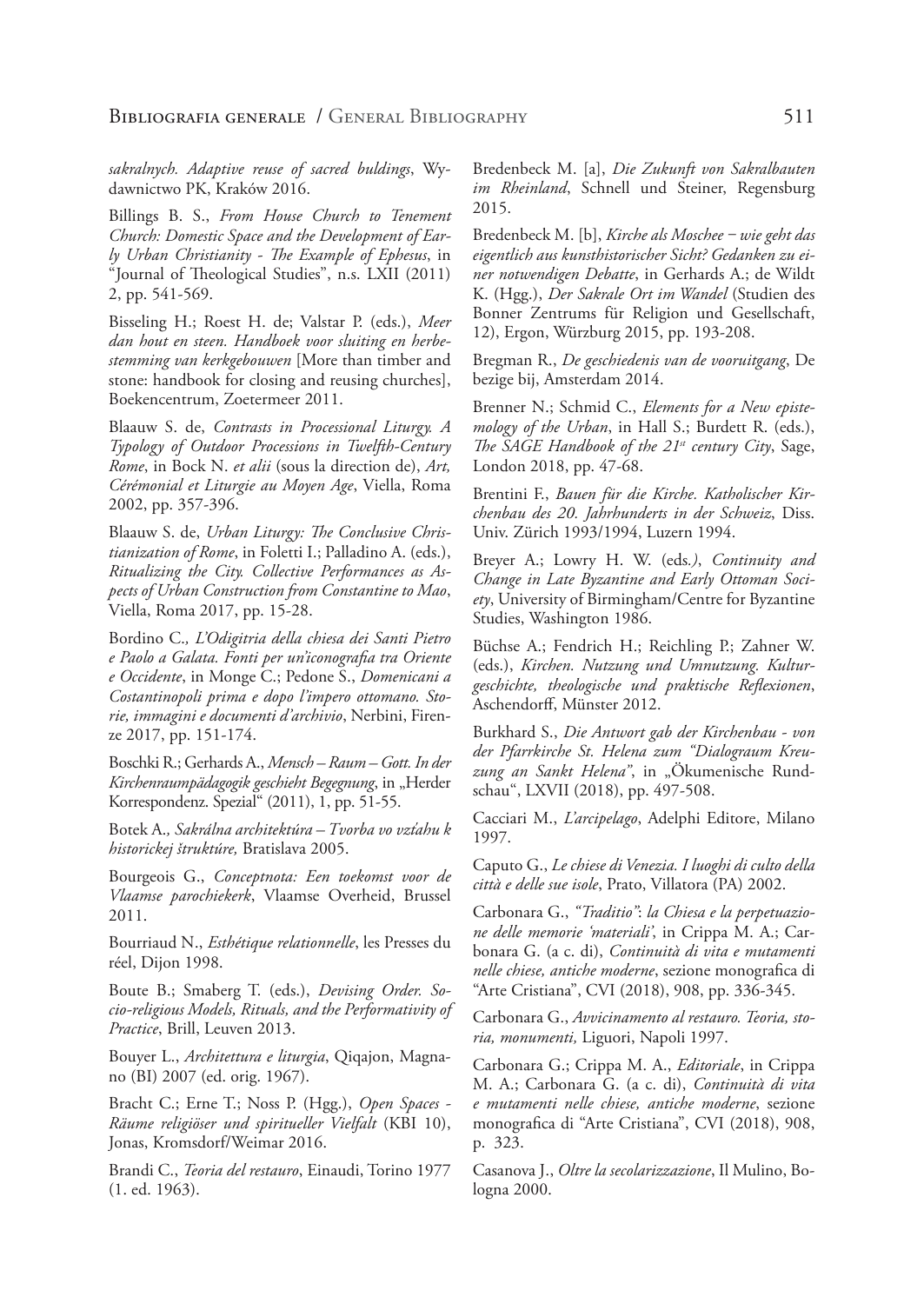Casiello S., *Conservazione e innovazione dei poli liturgici e dello spazio sacro*, in Crippa M. A.; Carbonara G. (a c. di), *Continuità di vita e mutamenti nelle chiese, antiche moderne*, sezione monografica di "Arte Cristiana", CVI (2018), 908, pp. 346-355.

Catholic Bishops' Conference of England and Wales, *Directory on the Ecclesiastical Exemption from Listed Building Control*, January 2019.

Catholic Bishops' Conference of England and Wales, *Directory on the Ecclesiastical Exemption from Listed Building Consent*, 2018.

Cavalli C.; Nante A. (a c. di ), *La Madonna in trono con Gesù Bambino di Antonio Vivarini e Giovanni d'Alemagna. Storia e restauro*, catalogo della mostra, Padova, Museo Diocesano, 30 ottobre 2014 – 6 gennaio 2015, Scripta edizioni, Verona 2014.

Cavalli C.; Nante A. (a c. di), *L'uomo della croce. L'immagine scolpita prima e dopo Donatello*, catalogo della mostra, Padova, Museo Diocesano, 14 settembre – 24 novembre 2013, Scripta edizioni, Verona 2013.

Cavana P., *Chiese dismesse: una risorsa per il future*, in Bartolomei L. (a c. di), *Il futuro degli edifici di culto. Temi / The Future of Churches. Themes*, in "IN\_BO. Ricerche e progetti per il territorio, la città, e l'architettura", VII (2016) 10, pp. 44-56 (hiips://in\_ bo.unibo.it/issue/view/580: accesso 21 agosto 2019).

Čechura M.*, Zaniklé kostely Čech*, Nakl. Libri, Praha 2012.

Center for Research in the Apostolate, *Frequently Requested Church Statistics*, Georgetown University, Washington D.C. 2019 (https://cara.georgetown. edu/frequently-requested-church-statistics/: Accessed May 29, 2019).

Chakhar S.; Martel J.-M., *Enhancing Geographical Information Systems Capabilities with Multi-Criteria Evaluation Functions*, in "Journal of Geographic Information and Decision Analysis", VII (2003) 2, pp. 47–71.

Chavardès B.; Dufieux P. (eds.), *L'avenir des églises. État des lieux, stratégies et programmes de reconversion*, Presses Universitaires de Lyon, Lyon 2018.

Chaves M., *All Creatures Great and Small: Megachurches in Context*, in "Review of Religious Research", XLVII (2006), 4, pp. 329-346.

Cherry M., *Assessing Significance, Managing Change. Conservation Planning and Places of Worship in England*, in: Morisset L. K.; Noppen L.; Coomans T. (éds./eds.), *Quel avenir pour quelles églises ? / What Future for Which Churches* (Patrimoine urbain. Collection de la Chaire de recherche du Canada en patrimoine urbain, 3), Presses de l'Université du Québec, Québec 2006, pp. 401-418.

Chiavacci E., *Il bene comune*, in "Il Regno", (2007), 15, pp. 497-499.

*Chrétiens d'Orient, 2000 ans d'histoire*, Gallimard, Paris 2018.

Chroust H.; Affeldt R. J., *The Problem of Private Property According to St. Thomas Aquinas*, in "Marquette Law Review*"*, XXXIV (1950-1951), 3, pp. 151-182.

*Church of the Nativity, New York City*, Custombook/ Exclesiastical Color Publisher, South Hackensack, NJ 1971.

*City Council aims to protect churches slated for closure*, in "National Catholic Reporter", 2009, March 20, p. 3.

Clark J., *"This Special Shell": The Church Building the Embodiment of Memory*, in "Journal of Religious History", XXXI (2007), 1, pp. 59-77.

Colombo G., *Il magistero recente: indirizzi e problemi*, in Ambrosio G., *La Chiesa ed il declino della politica*, Glossa, Milano 1994, pp. 107-131.

Concas D. [a] (a c. di), *Conservazione vs innovazione. L'inserimento di elementi tecnologici in contesti storici*, Il Prato, Padova 2018.

Concas D. [a], *Good practices for the improvement of the historic buildings technological equipment,* in Ai-CARR (ed.), *Historical buildings: designing the retrofit. An overview from energy performances to indoor air quality*, AiCARR, Milano 2014, pp. 925-938.

Concas D. [b], *Da spazio industriale a luogo spirituale: la chiesa dei Beatos Mártires Valencianos a Valencia (Spagna)*, in Minutoli F. (a c. di), *ReUSO 2018. L'intreccio dei saperi per rispettare il passato, interpretare il presente, salvaguardare il futuro*, Gangemi Editore, Roma 2018, pp. 1363-1374.

Concas D. [b], *Uso, dis-uso e ri-uso dei luoghi di culto. Suggerimenti per la valorizzazione,* in Bertocci S.; Van Riel S. (a c. di), *ReUSO. La cultura del restauro e della valorizzazione. Temi e problemi per un percorso internazionale di conoscenza*, Università degli Studi di Firenze / Dipartimento di Architettura; Alinea Editrice, 3 voll., Firenze 2014: II, pp. 1029-1036.

Concas D. [c], *Miglioramento impiantistico e piena accessibilità*, in Crippa M. A.; Carbonara G. (a c. di), *Continuità di vita e mutamenti nelle chiese, antiche moderne*, sezione monografica di "Arte cristiana", CVI (2018), 908, pp. 364-371.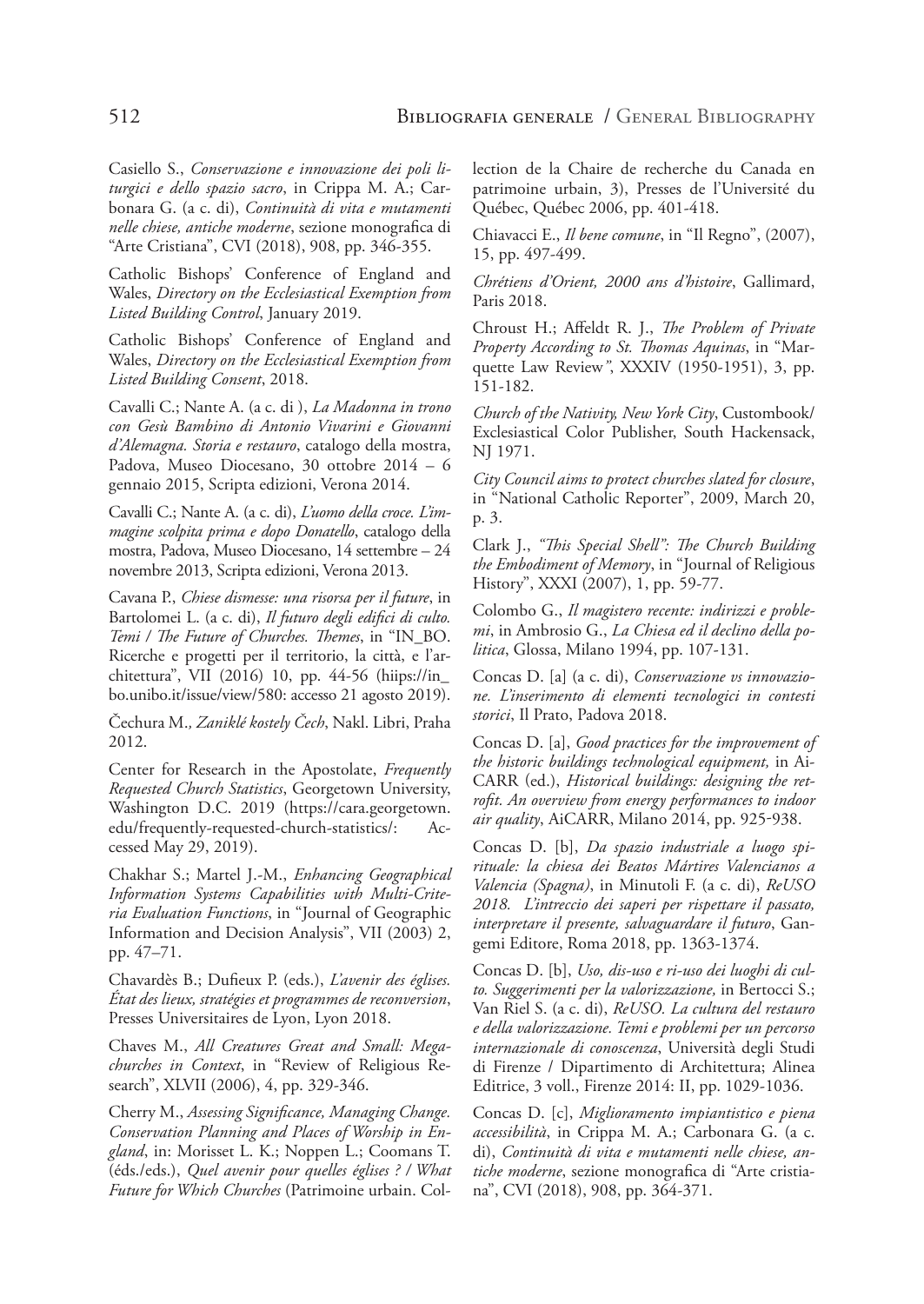Concas D., *Brevi note sulla conservazione degli edifici di culto*, in Concas D.; Crova C.; Frezza G. (a c. di), *Le architetture religiose del golfo di Gaeta*, Caliman Studio Editore, Scauri (LT) 2006, pp. 25-29.

Concas D., *Il riuso delle chiese sconsacrate. Questioni di metodo*, in Luciani R.; Silvan P. (a c. di), *Beni Culturali della Chiesa. Un rinnovato impegno per la loro tutela e valorizzazione*, Pontificia Università Lateranense, Istituto Superiore di Scienze Religiose "Ecclesia Mater", Roma 2008, pp. 47-53.

Concas D., *Riscaldare gli edifici-chiese: comfort vs conservazione,* in Parrinello S.; Besana D. (a c. di), *ReUSO 2016. Contributi per la* d*ocumentazione, conservazione e recupero del patrimonio architettonico e per la tutela paesaggistica*, Edifir, Firenze 2016, pp. 1204-1214.

Concas D., *Riuso 'creativo' degli edifici-chiesa di culto cattolico*, in "Koinè Magazine", (in press, but Vicenza 2019, pp. 8).

Concas D.; De Cesare G., *Un progetto interdisciplinare per trasformare un convento di clausura in un museo socio-culturale "vivo". Riuso compatibile,* in Bertocci S.; Van Riel S. (a c. di), *ReUSO. La cultura del restauro e della valorizzazione. Temi e problemi per un percorso internazionale di conoscenza*, Università degli Studi di Firenze/Dipartimento di Architettura; Alinea Editrice, 3 voll., Firenze 2014: II, pp. 719-726.

Concas D.; De Cesare G.; Capri G., *Santa Teresa from convent cloistered nuns to 'open' museum for the community,* in Gabaglio R.; Gulotta D. (eds.), *Built Heritage 2013 Monitoring Conservation Management*, Politecnico di Milano – Centro per la Conservazione e la Valorizzazione dei Beni Culturali, Milano 2013, pp. 73-81.

Concas D.; Spesso M. (a c. di), *Le pietre e l'eterno. Architetture religiose: costruzioni e restauro*, Atti del VI Congresso internazionale (Roma, 18-21 marzo 2002), ASS.I.R.C.CO., Roma 2011.

Conferência Episcopal Portuguesa, *Nota informativa sobre o património cultural da Igreja*, Lisboa 13 de Novembro de 1997 (https://www.bensculturais.com/ documentos/1997-NotaInformativaSobrePatrimo nioCulturalDaIgreja.pdf: accesso 14 Giugno 2019).

Conferenza dei ministri europei della cultura, *Carta europea del patrimonio atchitettonico*, Amsterdam, 1975 (hiip://www.ari-restauro.org/wp-content/ uploads/2015/02/Carta-Europea-Del-Patrimonio-Architettonico-Amsterdam-1975.pdf: accesso 23 agosto 2019).

Conference of European Ministers of Culture, *Towards a High-Quality "Baukultur" for Europe*, Davos Declaration, Davos, Switzerland, 22 January 2018 (hiip://davosdeclaration2018.ch/media/Da vos\_Declaration\_2018-23.01.2018.pdf: Accessed 22 August 2019).

Conferenza dei ministri europei della cultura, *Verso una cultura della costruzione di qualità per l'Europa*, Dichiarazione di Davos, Svizzera, 22 gennaio 2018 (hiips://davosdeclaration2018.ch/fr/programme/: accesso 20 November 2018).

Conferenza Episcopale Italiana, *Educare alla vita buona del Vangelo. Orientamenti pastorali dell'Episcopato italiano per il decennio 2010-2020*, 4 ottobre 2010 (http://www.irc-crema.net/files/educarealla-vita-buona-del-vangelo.pdf: ultimo accesso: 26 marzo 2019).

Conferenza Episcopale Italiana, *I beni culturali della Chiesa in Italia. Orientamenti*, 9 dicembre 1992, in *Enchiridion della Conferenza Episcopale Italiana*, V, Edizioni Dehoniane, Bologna 1996, nn. 1213-1283 (https://bce.chiesacattolica.it/wp-content/uploads/ sites/25/1992/12/Orientamenti\_Beni\_ Culturali\_1992. pdf: ultimo accesso: 26 marzo 2019).

Conferenza Episcopale Italiana, *Norme per la tutela e la conservazione del patrimonio storico artistico della Chiesa in Italia*, 14 giugno 1974, in *Enchiridion della Conferenza Episcopale Italiana*, II, Edizioni Dehoniane, Bologna 1985, nn. 1319-1350.

Conferenza Episcopale Italiana, *Progetto culturale orientato in senso cristiano. Una prima proposta di lavoro*, a cura della Presidenza, 28 gennaio 1997 (hiip://www.progettoculturale.it/cci\_new\_v3/ allegati/ 2174/Primaproposta.pdf: ultimo accesso: 26 marzo 2019).

Conferenza Episcopale Italiana/Comitato per gli Enti e i Beni Ecclesiastici, *Le chiese non più utilizzate per il culto*, Roma 4 ottobre 2012, lettera circolare ai vescovi diocesani, Prot. N. 932/2012 (pro manuscripto).

Congregation for the Clergy, *Official Documents of the Holy See: Letter from the Congregation for the Clergy and Procedural Guidelines for the Modification of Parishes and the Closure, Relegation and Alienation of Churches*, in "The Jurist", LXXIII (2013), pp. 211-219.

Congregazione delle Cause dei Santi, Istruzione *Le reliquie nella Chiesa: autenticità e conservazione*, 16 dicembre 2017 (https://press.vatican.va/ content/salastampa/it/bollettino/pubblico/ 2017/12/16/0905/01939.html: accesso: 09.08.2018).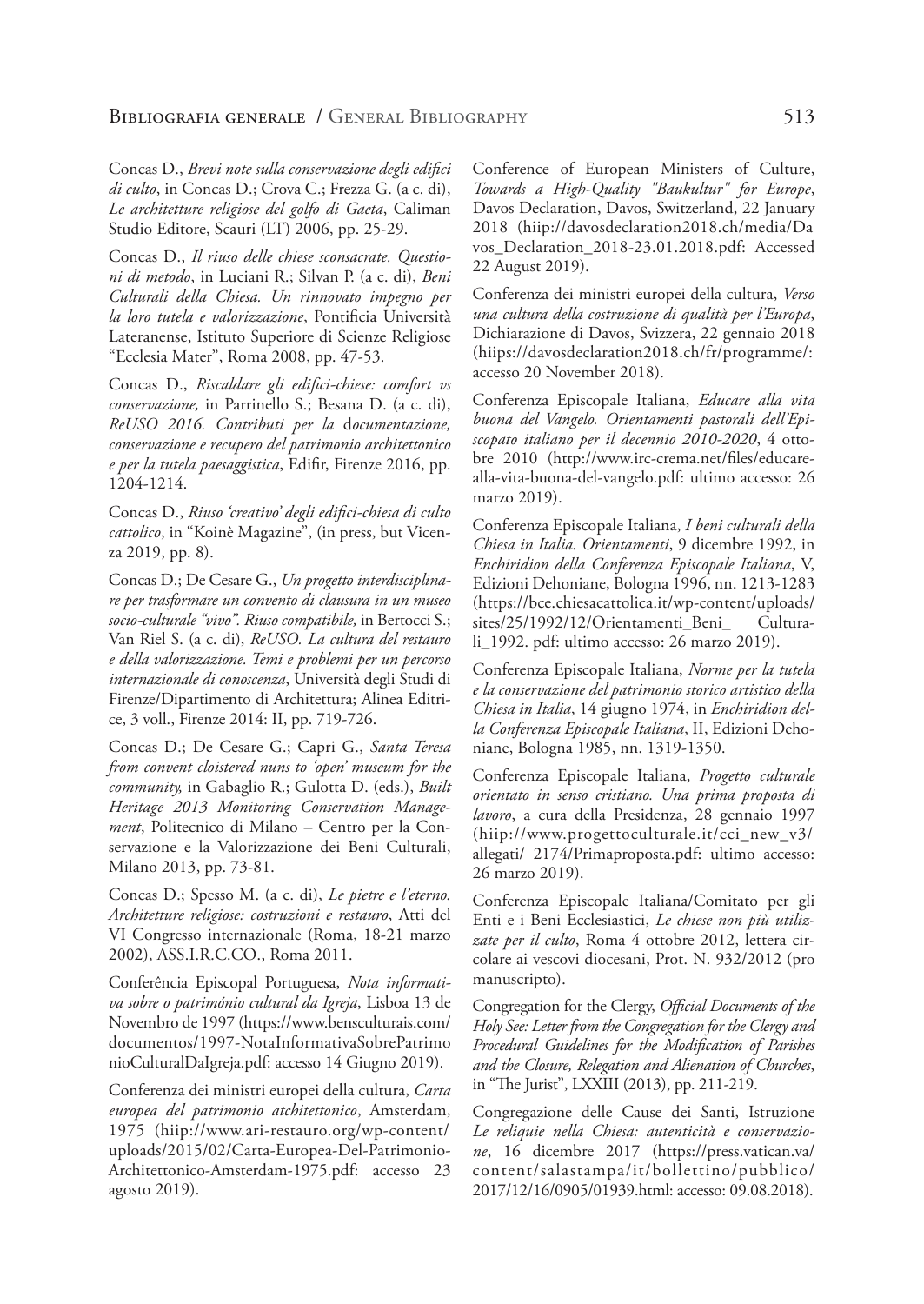Congregation for the Causes of Saints, Instruction *Relics in the Church: Authenticity and Preservation*, December 16, 2017 (hiip://www.vatican.va/roman\_ curia/congregations/csaints/documents/rc\_con\_ csaints\_doc\_20171208\_istruzione-reliquie\_ en.html: Accessed 22 August 2019).

Congregazione per il Clero, *Linee Guida per la modificazione di parrocchie, la chiusura o riduzione delle chiese ad uso profano non indecoroso, e l'alienazione delle medesime / Procedural Guidelines for the Modification of Parishes, the Closure or Relegation of Churches to Profane but not Sordid Use, and the Alienation of the Same*, 30 aprile/April 2013, in *Enchiridion Vaticanum*, XXIX, Edizioni Dehoniane, Bologna 2015, coll. 562a-562ii.

Conrad R., "*Anticipation of the future": Faith in urban space. Opportunities and challenges of churchbased action in the social and religious ambivalences on the city*, in "Neue Zeitschrift für Systematische Theologie und Religionsphilosophie", LVII (2015), 3, pp. 342-367.

Construction Industry Research and Information Association (CIRIA), *Guidance on designing for crowds – An integrated approach*, CIRIA, London 2008.

Coomans T., *Erfgoedwording en herbestemming van kerken: een groeiende (monumenten)zorg* [Heritagization and adaptive reuse of churches: a growing (heritage) issue], in: Pattyn B.; Hoine P. d' (eds.), *Herdenken en vooruitgaan* (XXI. Lessen voor de eenentwintigste eeuw 20), Universitaire Pers, Leuven 2014, pp. 71-81.

Coomans T., *From Local to Universal: Unity and Diversity of World Christian Heritage*, in: *International Conference on Religious Heritage. Toward Understanding the Outstanding Universal Value of Religious Heritage. Proceedings of the International Conference on Religious Heritage, Magoksa (Gongju-si, Chungcheongnam-do), Korea, 24 April 2015*, ICOMOS-Korea, Seoul 2015, pp. 48-67.

Coomans T., *Les églises en Belgique. Aspects architecturaux, enjeux juridiques et approche patrimoniale*, in: Morisset L. K.; Noppen L.; Coomans T. (éds./ eds.), *Quel avenir pour quelles églises ? / What Future for Which Churches* (Patrimoine urbain. Collection de la Chaire de recherche du Canada en patrimoine urbain, 3), Presses de l'Université du Québec, Québec 2006, pp. 41-72.

Coomans T., *Life Inside the Cloister. Understanding Monastic Architecture: Tradition, Reformation, Adaptive Reuse* (KADOC Studies on Religion, Culture and Society 21), Leuven University Press, Leuven 2018.

Coomans T., *Reuse of Sacred Places: Perspectives for a Long Tradition*, in: Coomans T.; De Dijn H.; De Maeyer J.; Heynickx R.; Verschaffel B. (eds.), *Loci Sacri. Understanding Sacred Places* (Kadoc Studies on Religion, Culture and Society 9), Leuven University Press, Leuven 2012, pp. 221-241.

Coomans T.; De Dijn H.; De Maeyer J.; Heynickx R.; Verschaffel B. (eds.), *Loci Sacri: Understanding Sacred Places* (Kadoc Studies on Religion, Culture and Society 9), Leuven University Press, Leuven 2012.

Coomans T.; Grootswagers L., *Developing a European Network for the Future of Religious Heritage*, in: Van Balen K.; Vandezande A. (eds.), *Heritage Counts*, Garant, Antwerp/Apeldoorn 2016, pp. 221-228.

Coomans T.; Grootswagers L., *Future for Religious Heritage, the Benefits of European Cooperation*, in: Vidal-Casellas D.; Aulet S.; Crous-Costa N. (eds.), *Interpreting Sacred Stories: Tourism, Pilgrimage and Intercultural Dialogue*, CABI, Wallingford 2019, chapter 16.

Council of Europe, *Framework Convention on the Value of Cultural Heritage for Society*, Faro 27 October 2005, Council of Europe Treaty Series, No. 199 (https://rm.coe.int/1680083746: accesso 9 August 2018).

Council of Europe / Parliamentary Assembly, Resolution 916 (1989), *Redundant religious buildings*, 9 Mai 1989 (http://assembly.coe.int/ nw/xml/XRef/Xref-XML2HTML-EN.asp?fileid =16327&lang=en: accesso: 9 August 2018).

Craig H.. *Realism and Symbolism in Early Flemish Painting*, in "The Art Bulletin", LXVI (1984) 4, pp. 588–602.

Crippa M. A., *Innovazione e continuità di tradizione nelle chiese cristiane contemporanee*, in Crippa M. A.; Carbonara G. (a c. di), *Continuità di vita e mutamenti nelle chiese, antiche moderne*, sezione monografica di "Arte Cristiana", CVI (2018), 908, pp. 324-335.

Daelemans B., *Spiritus Loci: A Theological Method for Contemporary Church Architecture* (Studies in Religion and the Arts), Brill, Leiden 2015.

Dal Pozzolo L., *Il patrimonio culturale tra memoria e futuro*, Editrice Bibliografica, Milano 2018.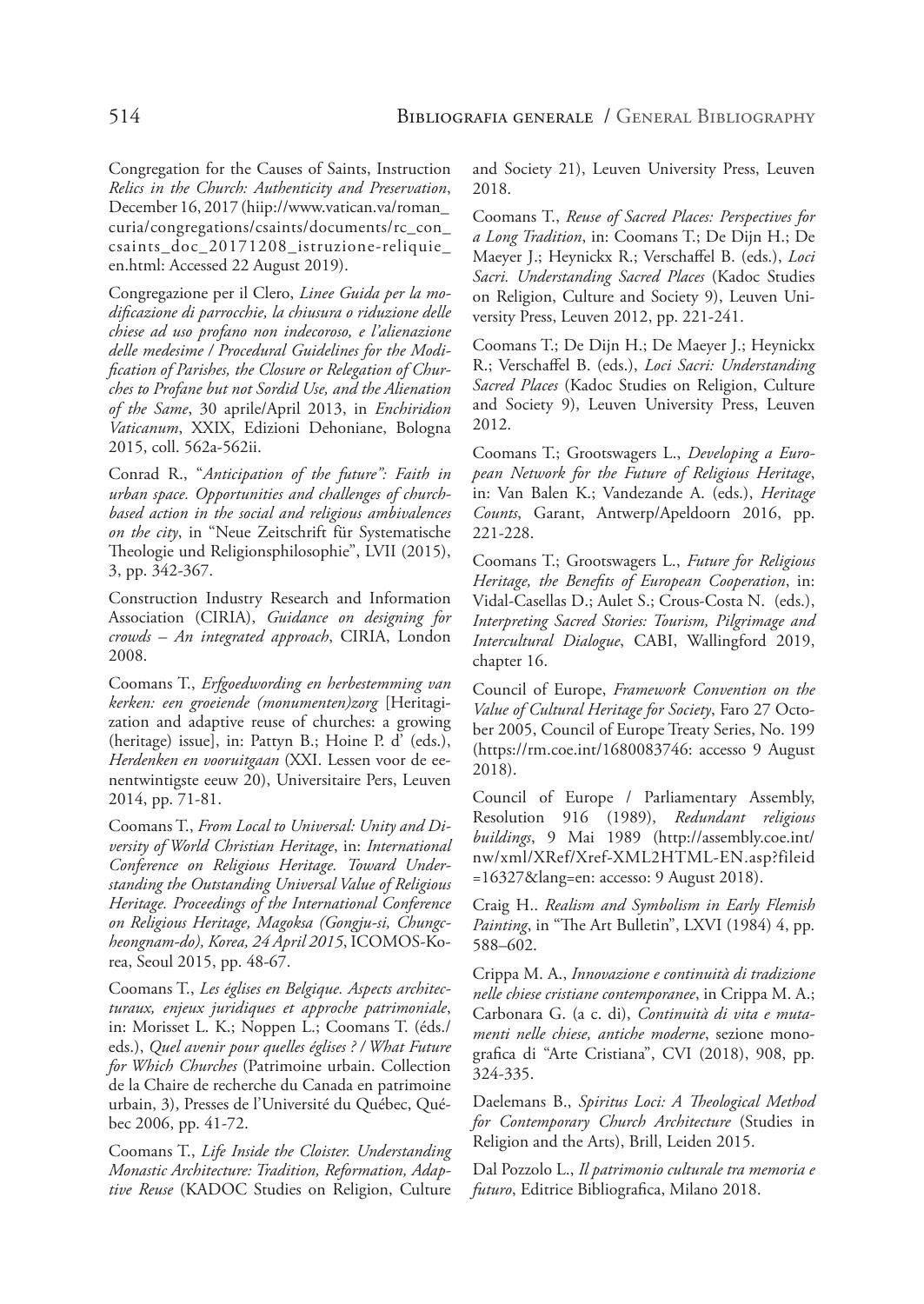Danckers J., *Uw plattelandskerkhof, zoveel meer dan een parkje... Ruraal funerair erfgoed als bouwsteen voor een lokale erfgoedgemeenschap*, in "Vlaamse Stam", LIV (2018) 3, pp. 358-363.

Danckers J.; Jaspers J.; Stevens D., *The future of parish churches in Flanders, Belgium: a dialogue on municipality level*, in Bartolomei L. (a c. di), *Il futuro degli edifici di culto. Temi / The Future of Churches. Themes,* "IN\_BO. Ricerche e progetti per il territorio, la città e l'architettura", VII (2016) 7, pp. 146-166 (hiips:// in\_bo.unibo.it/issue/view/580: accesso 20 agosto 2019).

Daneels F., *Soppressione, unione di parrocchie e riduzione ad uso profano della chiesa parrocchiale*, in "Ius Ecclesiae", X (1998), pp. 111-148.

Daneels F., *The Reduction of a Former Parish Church to Profane use in the Light of the Recent Jurisprudence of the Apostolic Signatura*, in Jędraszewski M.; Słowiński J. (edd.), *Quod iustum est et aequum. Scritti in onore del Cardinale Zenone Grocholewski per il cinquantesimo di sacerdozio*, Arcidiocesi di Poznań, Poznań 2013, pp. 165-169.

Darnault S. S., *Latin Chatholic Buildings in Istanbul. A Historical Perspective (1839-1923)*, The Isis Press, Istanbul 2004.

Day D., *From Union Square to Rome*, Orbis Books, New York, 2nd Edition, 2006.

Day D., *The Long Loneliness: The Autobiography of the Legendary Catholic Social Activist*, Harper One, New York 2009.

De Bleeckere S.; De Ridder, R., *Het open kerkgebouw*. *Heden, verleden en toekomst van het kerkgebouw in Vlaanderen*, Pelckmans, Turnhout 2014.

De Botton A., *Religie voor atheïsten, een heidense gebruikersgids*, Atlas, Amsterdam/Antwerpen 2011.

Debord G., *La société du spectacle*, Gallimard, Paris 1996.

Debuyst F., *Dix petites églises pour aujourd'hui*, Publications de Saint-André, Ottignies 1999.

Debuyst F., *Le génie chrétien du lieu*, Les Editions du cerf, Paris 1997.

Deeg A., *Geistlich und geistig - Kirche und Aula. Die Universitätskirche St. Pauli in Leipzig als Herausfor*derung und Chance, in "Ökumenische Rundschau", LXVII (2018), pp. 484-490.

Deloche B. ; Leniaud J.-M., *La culture des sans-culottes. Le premier dossier du patrimoine 1789-1798*, Éditions de Paris, Paris/Montpellier 1989.

Dianich S., *Immagine di Chiesa: la percezione della forma ecclesiale nello spazio della città postmoderna*, in Sequeri P. (ed.), *Il corpo del Logos. Pensiero estetico e teologia cristiana*, Glossa, Milano 2009, pp.125-178.

Dianich S., *La Chiesa e le sue chiese. Teologia e architettura*, San Paolo, Cinisello Balsamo (MI) 2008.

*Diocese Rejects Woman's \$300,000 Offer to Buy St. Sebastian, Keep it as Chapel*, in "The Norwalk Reflector" (Norwalk, OH), February 12, 2018 (hiip://norwalkreflector.com/Local/2018/02/12/ div-class-libPageBodyLinebreak-It-s-a-travesty-div: Accessed May 31, 2019).

Diotallevi L., *Fine corsa. La crisi del cristianesimo come religione confessionale*, Edizioni Dehoniane, Bologna 2017.

Diotallevi L., *La pretesa. Quale rapporto tra vangelo e ordine sociale*, Rubbettino, Soveria Mannelli (CZ) 2013.

Diotallevi L., *L'ordine imperfetto. Modernità, Stato, secolarizzazione*, Rubbettino, Soveria Mannelli (CZ) 2014.

DiVittorio M., *Wrecking Ball Brings Down McKeesport's First Catholic Church*, in "The Tribune-Review" (Pittsburgh, PA), August 6, 2011 (https:// triblive.com/x/dailynewsmckeesport/s\_750376. html: Accessed May 29, 2019).

Dobbs G. M., *More Churches to Close in Diocese*, in "The Reminder" (Longmeadow, MA), September 1, 2009 (http://archives.thereminder.com/localnews/ Springfield/morechurchestoclos/: Accessed May 29, 2019).

Dora V. della, *Infrasecular geographies. Making, unmaking and remaking sacred space*, in "Progress in Human geography", XLII (2018), 1, pp. 44-71.

Dowson R., *Anglican and non-denominational approaches.* Future for Religious Heritage, Extended Use of Religious Heritage Buildings Conference, Venice, Italy, November 2012 (https://www.frh-europe.org/ events/2012-venice/: Accessed June 11, 2019).

Dowson R.; Lamond I., *Religion and Politics – Event, Authenticity and Meaning: A dialogical approach*, in Jepson A.; Clarke A. (eds), *Power, Construction and Meaning in Festivals*, Routledge, Abingdon 2017.

Dunlap D. W., *Abyssinian to Zion: A Guide to Manhattan's Houses of Worship*, Columbia University Press, New York 2004.

Durkheim E., *The Elementary Forms of Religious Life* [1912], Translated by Carol Cosman with Mark S. Cladis, Oxford University Press, Oxford 2008.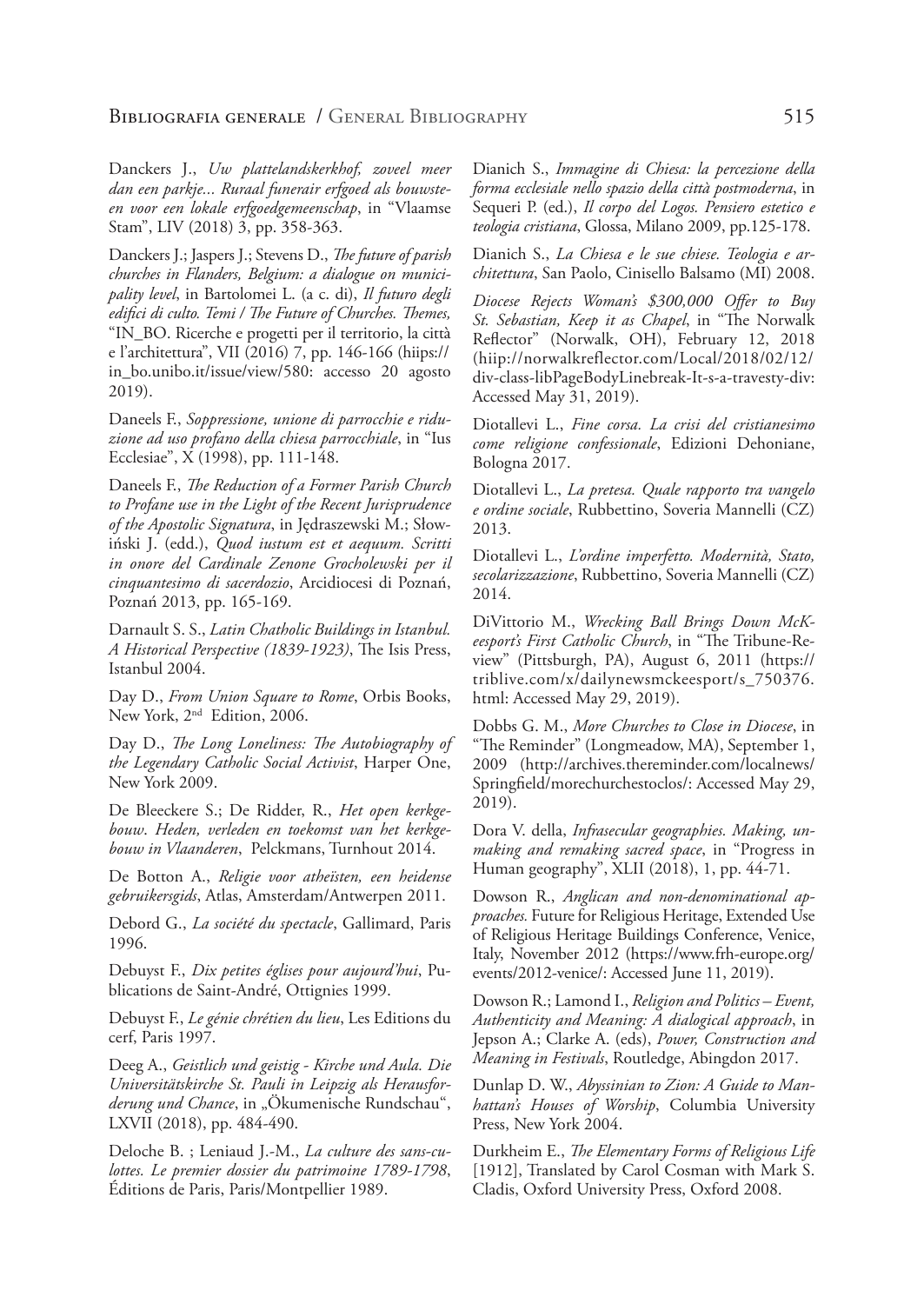Dykstra J., *Catholic Church Merger Leads to Confusion*, in "The Daily Journal" (Kankakee, IL), May 24, 2017 (https://www.daily-journal.com/news/ local/catholic-church-merger-leads-to-confusion/ article\_f3bc11d0-e016-5cc6-adb5-87300903a426. html: Accessed May 31, 2019).

Ellsberg R. (ed.), *The Duty of Delight: The Diaries of Dorothy Day*, Marquette University Press, Milwaukee 2008.

Erdélyi R., *Nadbytočné kostoly a veľké kaplnky kresťanských cirkví na Slovensku*, Dizertačná práca, Slovenská Technická Univerzita v Bratislave/Fakulta Architektúry, Bratislava 2016 (https://bit.  $\frac{1}{\sqrt{2\text{Ker1vl}}}$ .

Erne T., *Hybride Räume der Transzendenz. Wozu wir heute noch Kirchen brauchen. Studien zu einer postsäkularen Theorie des Kirchenbaus*, Evangelische Verlagsanstalt, Leipzig 2017.

Faltrauer C.; Martin P.; Obadia L. (éds.), *Patrimoine religieux. Désacralisation, requalification, réappropriation : le patrimoine chrétien*, Riveneuve éditions, Paris 2013.

Feddersen A.; Maennig W., *Arenas Versus Multifunctional Stadiums: Which Do Spectators Prefer?*, in "Journal of Sports Economics", X (2009) 2, pp. 180-191.

Fenollosa M. M., *The Boston Archdiocese Parish Closing Process and the Response of the Community*, in: Morisset L. K. ; Noppen L. ; Coomans T. (éds./ eds.), *Quel avenir pour quelles églises ? / What Future for Which Churches* (Patrimoine urbain. Collection de la Chaire de recherche du Canada en patrimoine urbain, 3), Presses de l'Université du Québec, Québec 2006, pp. 139-158.

Ferrari A.; Ferrari S., *Religion and the Secular State: The Italian Case*, in "Religion and the Secular State", (2015), 1, pp. 445-465.

Ferrero Camoletto R., *La Chiesa nella società pluralistica*, in Garelli F. (a c. di), *Sfide per la Chiesa del nuovo secolo: indagine sul clero in Italia*, Il Mulino, Bologna 2003, pp. 39–68.

Fila S., *Il filo della grazia, 21 febbraio - 4 aprile, 2018* (Biblioteca San Fedele), Silvana Editoriale, Milano 2018.

Fiorani D. ; Kealy L. ; Musso S. F. (eds.), *Conservation-Adaptation. Keeping Alive the Spirit of the Place. Adaptive Reuse of Heritage with Symbolic Value* (EAAE Transactions on Architectural Education 65), European Association for Architetctural Education, Hasselt 2017.

Fisch R., *Kultur oder Kommerz? Konzepte und Träger neuer Kirchen-Nutzungen*, in Deutsche Stiftung Denkmalschutz / Vereinigung der Landesdenkmalpfleger in der Bundesrepublik Deutschland (Hg.), *Kirche leer – was dann? Neue Nutzungskonzepte für alte Kirchen*, Imhof Verlag, Petersberg 2011, pp. 6-13.

Foucault M., *Des Espaces Autres, une conférence inédite*, in « Architecture Mouvement Continuité », (1984), 5, pp. 46-49.

Fowler A., *Finding solutions for the preservation and use of historic redundant churches in Germany*, in *Working together for historic places of worship in Europe* (conference), Canterbury 2010.

Francesco, Esortazione apostolica *Evangelii gaudium* sull'annuncio del vangelo nel mondo attuale, 24 novembre 2013 (http://w2.vatican.va/content/ francesco/it/apost\_exhortations/documents/papafrancesco\_esortazione-ap\_20131124\_evangeliigaudium.html: ultimo accesso 12 giugno 2019).

Francesco, Esortazione apostolica *Gaudete et exultate* sulla chiamata alla santità nel mondo contemporaneo, 19 marzo 2018 (http://w2.vatican.va/content/ francesco/it/apost\_exhortations/documents/papafrancesco\_esortazione-ap\_20180319\_gaudete-etexsultate.pdf: ultimo accesso: 26 marzo 2019).

Francesco, Lettera enciclica *Laudato si'* sulla cura della casa comune, 24 maggio 2015 (http://w2.vatican.va/ content/francesco/it/encyclicals/documents/papafrancesco\_20150524\_enciclica-laudato-si.html: ultimo accesso: 26 marzo 2019).

Francesco, Videomessaggio all'assemblea nazionale di Confcooperative, 4 maggio 2016 (http://www. confcooperative.it/LInformazione/Notizie-Quotidiano/assemblea2016-papa-francesco-fareimpresa-partendo-dai-bisogni-232-il-talento-dellecooperative: ultimo accesso: 26 marzo 2019).

Francis, Apostolic Exhortation *Evangelii Gaudium*  on the proclamation of the Gospel in today's World, 24 November 2013 (hiip://w2.vatican.va/content/ francesco/en/apost\_exhortations/documents/papafrancesco\_esortazione-ap\_20131124\_evangeliigaudium.html: Accessed 22 August 2019).

Francis, Encyclical Letter *Laudato Si'* on care for our common home, 24 May 2015 (hiip://w2.vatican. va/content/francesco/en/encyclicals/documents/papa-francesco\_20150524\_enciclica-laudato-si.html: Accessed 22 August 2019).

Francis, *Message of the Holy Father Francis to the Participants at the Conference 'Doesn't God Dwell*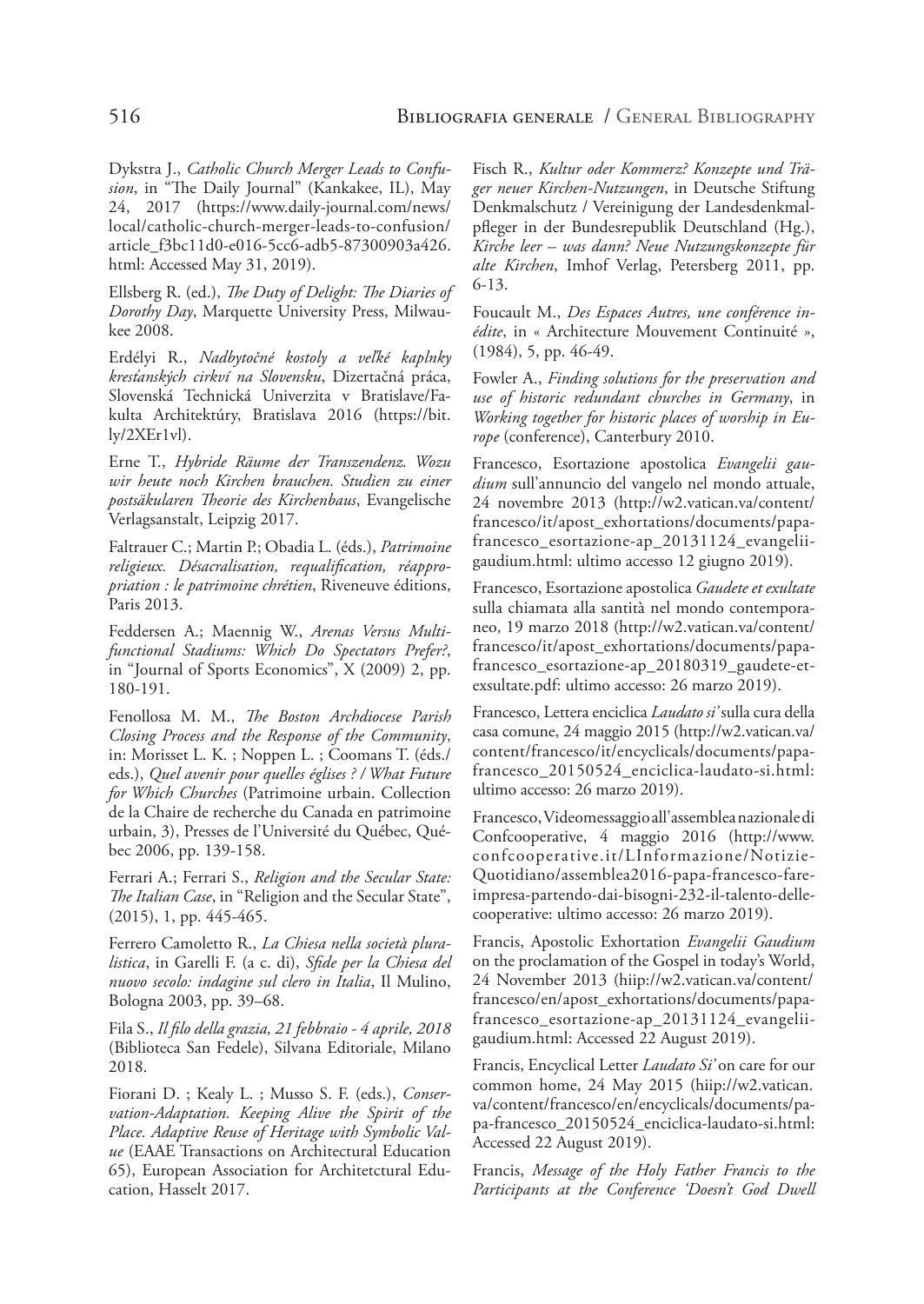*Here Anymore? Decommissioning Places of Worship and Integrated Management of Ecclesiastical Cultural Heritage*, Pontifical Gregorian University, 29-30 November 2018 (http://press.vatican. va/content/salastampa/en/bollettino/pubblico/ 2018/11/29/181129a.html: Accessed June 11, 2019) (l'originale italiano è pubblicato nel presente volume a pp. 19-22).

Franzoi U.; Di Stefano U., *Le chiese di Venezia*, Alfieri, Venezia 1976.

Fraze C. A., *Catholics and Sultans: The Church and the Ottoman Empire 1453-1923*, Cambridge University Press, Cambridge 1983.

Fröhlich N. ; Sterken S., « *Réaffecter, c'est faire du sur-mesure ». La réaffectation des églises en Flandre : un bilan provisoire*, in « A+ Revue belge d'architecture », (2018), 270, pp. 52-54.

Garbin D.; Strhan A. (eds.), *Religion and the Global City*, Bloomsbury, London 2017.

Garelli F., *Religion Italian style: continuities and changes in a Catholic country*, Ashgate Publishing Limited, Farnham 2014.

Garnett J.; Harris A. (eds.), *Rescripting Religion in the City. Migration and Religious Identity in the Modern Metropolis*, Ashgate, Farnham 2013.

Georgescu Paquin A., *Actualiser le patrimoine par l'architecture contemporaine*, Presses de l'Université du Québec, Québec 2014.

Gerhards A., Alte Kirchen versilbern?, in "Herder Korrespondenz", LXXII (2018), pp. 40-43.

Gerhards A., *Kirche und Kunst der Gegenwart. Eine Wiederbegegung auf den Spuren von Papst Paul VI/La chiesa e l'arte contemporanea. Un nuovo incontro sulle orme di Paolo VI*, in Della Longa G.; Marchesi A. *et alii*, *Arte Architettura Liturgia. Esperienze internazionali a confronto*, Atti dell'VIII Convegno Internazionale (Venezia, 21 e 22 ottobre 2010), Alcion, Lavis (TN) 2014, pp. 117-135.

Gerhards A., *Sinn und Sinnlichkeit sakraler Räume.*  Kirchenraumpädagogik ist im Kommen, in "Herder Korrespondenz", LX (2006), pp. 149–153.

Gerhards A., *Transformation von Kirchenräumen. Ein zukunftsweisendes Projekt für Kirche und Gesellschaft*, in Gerhards A.; de Wildt K. (Hgg.), *Wandel und Wertschätzung. Synergien für die Zukunft von Kirchenräumen* (Bild – Raum – Feier. Studien zu Kirche und Kunst 17), Schnell und Steiner, Regensburg 2017, pp. 17-20.

Gerhards A.; de Wildt K. (Hgg.), *Der sakrale im Wandel* (Studien des Bonner Zentrums für Religion und Gesellschaft 12), Ergon Verlag, Würzburg 2015.

Gerhards A.; de Wildt K. (Hgg.), *Wandel und Wertschätzung. Synergien für die Zukunft von Kirchenräumen* (Bild – Raum – Feier. Studien zu Kirche und Kunst 17), Schnell und Steiner, Regensburg 2017.

Gerhards A.; de Wildt K., *Kritische Rückbesinnung. Seit 20 Jahren wird über die Umnutzung von Kirchen*  diskutiert, in "Herder Korrespondenz Freiburg", LXVIII (2014), 8, pp. 419-423.

Gerhards A.; Köhler K., *Spazi di ieri per liturgie di oggi. Il centro di pastorale giovanile Crux di Colonia*, in Boselli G. (a c. di), *Abitare celebrare trasformare*, Atti del XV Convegno liturgico Internazionale (Bose, 1-3 giugno 2017), Qiqajon, Magnano (BI) 2018, pp. 185-197.

Gerhards A.; Struck M., *Umbruch – Abbruch – Aufbruch? Nutzen und Zukunft unserer Kirchengebäude,*  Schnell und Steiner, Regensburg 2008.

Giovanni Paolo II, *Allocuzione papale alla III Assemblea plenaria*, 31 Marzo 2000, in *Enchiridion dei beni culturali della Chiesa. Documenti ufficiali della Pontificia Commissione per i Beni Culturali della Chiesa*, Edizioni Dehoniane, Bologna 2002, n. 1167-1176.

Giovanni Paolo II, Costituzione apostolica *Pastor bonus* sulla curia romana, 28 giugno 1988, in "Acta Apostolicae Sedis", LXXX (1988), pp. 841-930: 885-886.

Giovanni Paolo II, Motu proprio *Inde a Pontificatus Nostri initio*, 25 marzo 1993, in "Acta Apostolicae Sedis", LXXXV (1993), pp. 549-550.

Glaeser E. L., *Triumph of the city*, Macmillan, London 2011.

Glaeser E. L., *Urban Transformations and the future of cities*, in Haas T.; Westlund H. (eds.), *In the Post-Urban World. Emergent Transformation of Cities and Regions in the Innovative Global Economy*, Routledge, London 2018, pp. 15-29.

Gleixner W.H., *Lebenswelt Grosstadt. Eine phänomenologische Studie*, Verlag Karl Alber, Freiburg/München 2015.

Glenz T., *Kirchenabrisse: "Wir stehen erst am Anfang",* in *hiip://www.katholisch.de/aktuelles/aktuelle-artikel/kirchenabrisse-wir-stehen-erst-am-anfang* (6 Oktober 2017) [ultimo accesso: 25 marzo 2019].

Gollan R.-M.; Frick E., *Bauruine Kirche? Zum Verhältnis von Realität und medialem Ereignis*, in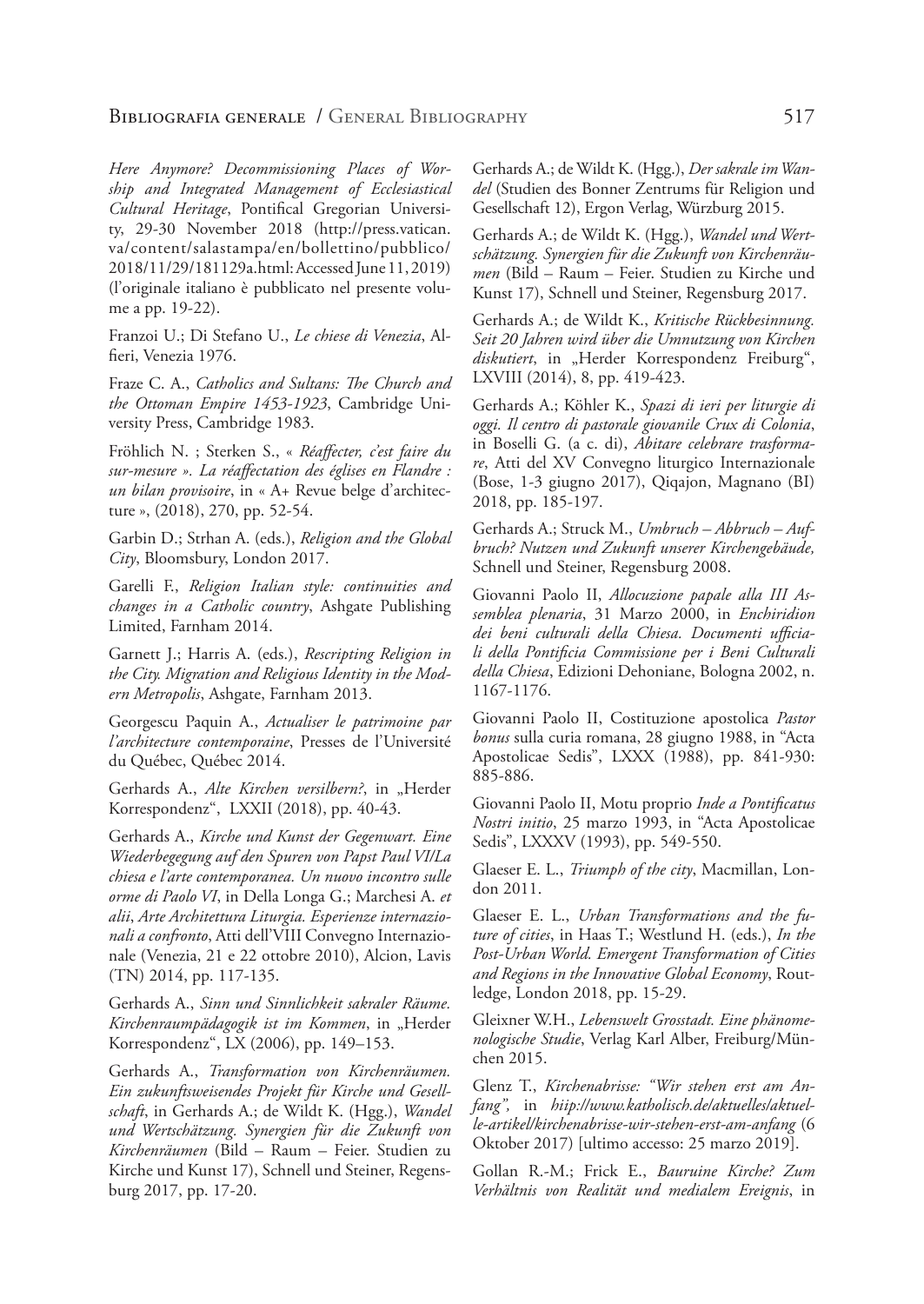Nollert A.; Volkenandt M.; Gollan R.-M.; Frick E. (Hgg.), *Kirchenbauten in der Gegenwart. Architektur zwischen Sakralität und sozialer Wirklichkeit*, Pustet, Regensburg 2011, pp. 182-188.

Gorski P.S., *The Disciplinary Revolution. Calvinism and the Rise of the State in Early Modern Europe*, The University of Chicago Press, Chicago 2003.

Greene R.; Devillers R.; Luther J. E.; Eddy B. G., *GIS-Based Multiple-Criteria Decision Analysis*, in "Geography Compass", (2011) 6, pp. 412-432.

Greenleaf J., A *History of the Churches of All Denominations in the City of New York from the First Settlement to the Year 1846*, E. French, New York 1846.

Grexa S., *Der Architekt Emil Steffann 1899–1968. Der Verzicht auf Originalität als Programm*, Tectum Verlag, Marburg 1999.

Grimes R. L., *Jonathan Z. Smith's Theory of Ritual Space*, in "Religion", XXIX (1999) 3, pp. 261-273 (hiip://www.tandfonline.com/doi/abs/10.1006/ reli.1998.0162: Accessed June 11, 2019).

Grimes R. L., *Rite out of place: Ritual, media and the arts*, Oxford University Press, Oxford 2006.

Grisi T., "*Können wir noch Kirchen bauen?*"/"*Possiamo ancora costruire chiese?*". *Emil Steffann und sein/e il suo Atelier*, Schnell und Steiner, Regensburg 2014.

Guiglia A., *The Birth of Ayasofya Müzesi*, in Barsanti C.; Guiglia A., *The Sculptures of the Ayasofya Muzesi in Istanbul. A Short Guide*, Ege Yayınları, Istanbul 2010, pp. 11-18.

Habert J. (sous la responsabilité de), *Ces églises qui font l'Eglise*, in « Document Episcopat », (2017), pp. 6-7.

Hackworth J., *The Neoliberal City: Governance, Ideology, and Development in American Urbanism*, Cornell University Press, Ithaca 2006.

*Handreiking religieus erfgoed voor burgerlijke en kerkelijke gemeenten. Van kerkelijk gebruik tot herbestemming* [Guide to religious heritage for civil and ecclesiastical congregations. From church use to reuse], VBMK, Leiden 2008.

Harron P., *New life for churches in Ireland. Good practice in conservation and reuse*, Ulster Historic Churches Trust, Belfast 2012.

Hartmann, R.; Mager, T., *Stadtteilzentrum Q1 - Eins im Quartier in Bochum-Stahlhausen*, in Wüstenrot Stiftung (Hg.), *Kirchenräume und ihre Zukunft: Sanierung – Umbau – Umnutzung*, Wüstenrot Stiftung, Ludwigsburg 2017, pp. 110-115.

Heidegger M., *Over denken, bouwen, wonen* – *vier essays*, SUN, Nijmegen 1991 (ed. orig. 1954).

Heimbach J., "*Quellen menschlichen Seins und Bauens offen halten*". *Der Kirchenbaumeister Emil Steffann (1899–1968)*, Oros, Altenberge 1995.

Hermsen J.J., *Kairos Castle*, *Over de kunst van het juiste ogenblik*, Lannoo, Tielt 2017.

Hernández Martínez A., *L'estetica del deterioramento e dell'imperfezione: una tendenza in crescita nel restauro architettonico*, in "Palladio", LI (2013), pp. 89-106.

Hoffmann G.; Gregori J., *Moderne Kirchen im Rheinland*, Wernersche Verlagsgesellschaft, Worms 2014.

Howard R. A., *Decision Analysis: Applied Decision Theory*, in *Proceedings of the Fourth International Conference on Operational Research*, Wiley-Interscience, New York 1966, pp. 97–113.

Hsia R.P., *Social Discipline in the Reformation: Central Europe 1550-1750*, Routledge, London 1989.

Huberdeau J., *Vigil at Berkshire County Church Enters Third Year*, in "The Bennington Banner" (Bennington, VT), December 31, 2010 (https://www. benningtonbanner.com/stories/vigil-at-berkshirecounty-church-enters-third-year,92230: Accessed May 29, 2019).

Hülsmann G. (Hg.), *Emil Steffann*, Akademie der Architektenkammer Nordrhein-Westfalen; Deutschen Unesco Kommission, 2. erw. Aufl., Düsseldorf/Bonn 1981.

ICCROM, *Conservation of Living Religious Heritage*, Papers form the ICCROM 2003 Forum on Living Religious Heritage: conserving the sacred, editors Herb Stovel, Nicholas Stanley-Price, Robert Killick, ICCROM, Rome 2005: (https://www.iccrom.org/ sites/default/files/ICCROM\_ICS03\_ReligiousHeritage\_en.pdf: Accessed 9 August 2018).

ICOMOS, *Carta Internazionale per la salvaguardia delle città storiche*, Washington 1987 (https:// it.wikisource.org/wiki/Carta\_internazionale\_per\_ la\_salvaguardia\_delle\_citt%C3%A0\_storiche\_-\_ Washington,\_1987: accesso 13 giugno 2019) .

ICOMOS, *Charter for the Conservation of Historic Towns and Urban Areas* (Washington Charter 1987), Adopted by ICOMOS General Assembly in Washington, DC, October 1987 (hiips://www.icomos. org/charters/towns\_e.pdf: Accessed 22 August 2019).

ICOMOS, *Québec Declaration on the preservation of the Spirit of Place*, Adopted at Québec, Canada,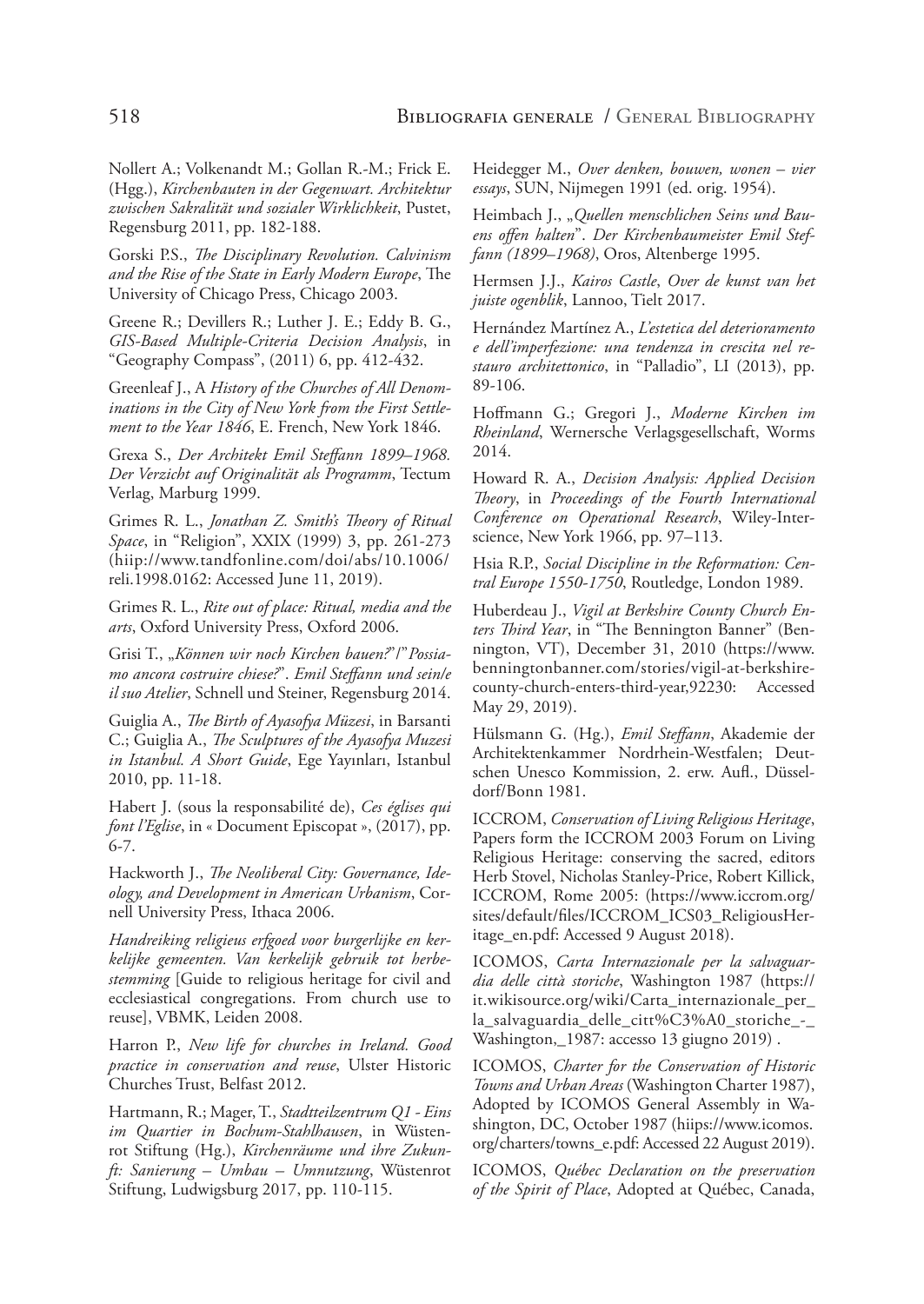October 4th 2008 (https://whc.unesco.org/uploads/ activities/documents/activity-646-2.pdf: Accessed 9 August 2018).

ICOMOS, *The Burra Charter: The Australia ICO-MOS Charter for Places of Cultural Significance*, 2013 (https://australia.icomos.org/wp-content/uploads/ The-Burra-Charter-2013-Adopted-31.10.2013. pdf: Accessed 9 August 2018).

ICOMOS, *XI'an Declaration on the conservation of the setting of heritage structures, sites and areas*, Adopted in Xi'an, China, by the 15th General Assembly of ICOMOS on 21 October 2005 (https:// www.icomos.org/xian2005/xian-declaration.pdf; Accessed 09 08 2018)

Iron C., *Religion to Religion: a case study for the adaptive reuse of church buildings by non-Christian religious groups in Ontario, Canada*, in: Sauvé J.-S.L; Coomans T. (eds.), *Le devenir des églises: patrimonialisation ou disparition* (Nouveaux patrimoines 5), Presses de l'Université du Québec, Québec 2014, pp. 93-113.

*Istanbul à la jonction des cultures balkaniques, méditerranéennes, slaves et orientales aux XVIe-XIXe siècles*, actes du colloque international (Istanbul, 15-20 octobre 1973), Association internationale d'études du Sud-Est européen, Bucurest 1977.

Jackson V., *St. Michael's Artwork, History to be Discussed Sunday*, in "The Press of Atlantic City" (Atlantic City, NJ), December 12, 2015 (https://www. pressofatlanticcity.com/life/st-michael-s-artworkhistory-to-be-discussed-sunday/article\_1471d-4ed-858d-59f1-b650-4f973cb3589a.html: Accessed May 31, 2019).

Janowski B., *Gotteshäuser oder Museen? Demographischer Wandel und die Zukunft der Dorfkirchen in Brandenburg*, in Deutsche Stiftung Denkmalschutz / Vereinigung der Landesdenkmalpfleger in der Bundesrepublik Deutschland (Hg.), *Kirche leer – was dann? Neue Nutzungskonzepte für alte Kirchen*, Imhof Verlag, Petersberg 2011, pp. 16-23.

Jaspers J.; Danckers J.; Stevens D., *Leven in de kerk. Valorisatie, medegebruik, nevenbestemming en herbestemming van onroerend religieus erfgoed in Vlaanderen* [Life in the church. Enhancement, mutual use, shared use and repurposing of immovable religious heritage in Flanders], Vanden Broele, Bruges 2018.

John Paul II, *Address to the Members, Consultors and Staff of the Pontifical Commission for the Cultural Heritage of the Church*, 31 March 2000 (hiip://w2. vatican.va/content/john-paul-ii/en/speeches/2000/ jan-mar/documents/hf\_jp-ii\_spe\_20000331\_cultural-heritage.html: Accessed 22 August 2019).

John Paul II, Apostolic Constitution *Pastor Bonus*, 28 June 1988 (hiip://w2.vatican.va/content/johnpaul-ii/en/apost\_constitutions/documents/hf\_jpii apc 19880628 pastor-bonus.html: Accessed 22 August 2019).

John Paul II, Apostolic letter given Motu Proprio *Inde a Pontificatus*, 25 March 1993 (hiip://w2.vatican. va/content/john-paul-ii/en/motu\_proprio/ documents/hf\_jp-ii\_motu-proprio\_25031993\_inde-a-pontificatus.html: Accessed 22 August 2019).

John Paul II, *Message to the Pontifical Commission for the Cultural Heritage of the Church on the occasion of the second plenary assembly*, 25 September 1997 (http://www.vatican.va/roman\_curia/ pontifical\_councils/cultr/documents/rc\_pc\_cultr\_ doc\_20000126\_jp-ii\_addresses-pccultr\_en.html #17: access 29 April 2019).

Karbeyaz C.; Eyupgiller K. K.; Ustundag C.; Umar N., *The Restoration Project of the Notre Dame Du Rosaire Chapel*, SAHC2014 – 9th International Conference on Structural Analysis of Historical Constructions, edited by F. Peña and M. Chávez, Mexico City, Mexico, 14-17 October 2014 (http://www.hms.civil. uminho.pt/sahc/2014/topic12-fullpaper011.pdf).

Kastner B., *Baukunst – Raumkunst. Sakraler Raum als Resonanzkörper unterschiedlicher Bedürfnisse*, in Gerhards A.; de Wildt K. (Hgg.), *Der sakrale Ort im Wandel* (Studien des Bonner Zentrums für Religion und Gesellschaft, 12), Ergon, Würzburg 2015, pp. 245-267.

Keller M.; Vogel K. (Hgg.)*, Erweiterte Nutzung von Kirchen – Modell mit Zukunft,* Lit, Berlin 2008.

Kermani N., *Ungläubiges Staunen. Über das Christentum*, Beck, 2. Aufl., München 2015.

Kılıçkaya A., *Churches of Istanbul*, Uranus, Istanbul 2008.

Kinney N.T.; Combs T.B., *Changes in Religious Ecology and Socioeconomic Correlates for Neighborhoods in a Metropolitan region*, in "Journal of Urban Studies", XXXVIII (2015), 3, pp. 409-428.

*Kirchenumnutzungen. Der Blick aufs Ganze*, in "Kunst und Kirche", LXVIII (2015) 4.

Kırımtayıf S., *Converted Byzantine churches in Istanbul: their transformation into mosques and masjids*, Ege Yayınları, Istanbul 2001.

Klasey J., *St. Rose Was Kankakee's Mother Church*, in "The Daily Journal" (Kankakee, IL), March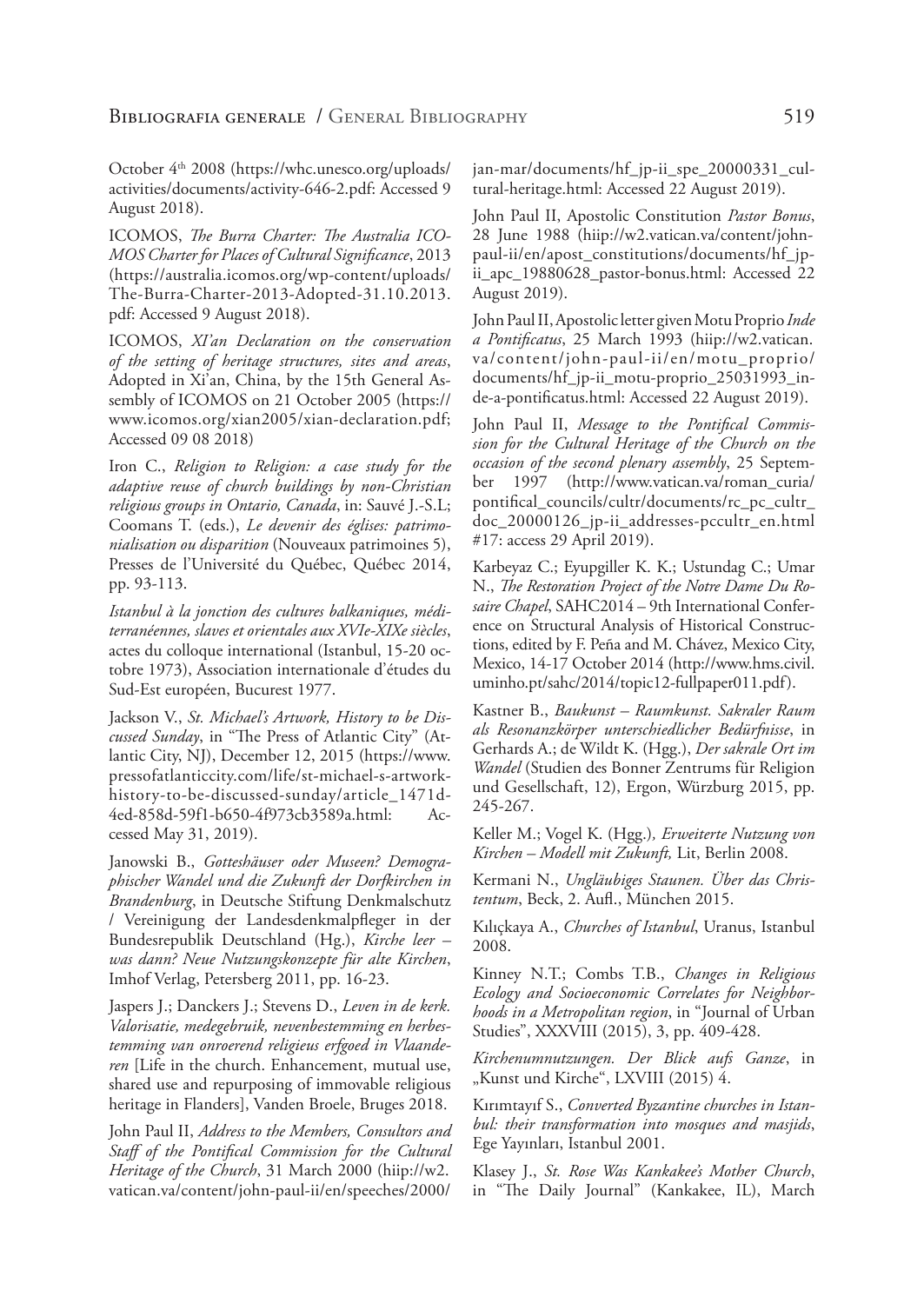26, 2017 (https://www.daily-journal.com/news/ local/st-rose-was-kankakee-s-mother-church/ article\_80f81919-9c8d-514d-8043-5b12dc49c1cf. html: Accessed May 31, 2019).

Knott K., *Religion, Space, and Place. The Spatial Turn in Research on Religion*, in "Religion and Society. Advances in Research", I (2010), pp. 29-43.

Knott K., *The Location of Religion. A Spatial Analysis*, Equinox, London 2005.

Knott K.; Krech V.; Meyer B., *Iconic Religion in Urban Space*, in "Material religion", XII (2016), 2, pp. 123-136.

Kowalczyk M., *Desakralizacja kościołów. Rytuał sacrum czy profanum?*, in "Nurt SVD", II (2011), pp. 207-227.

Kurek J., *Laicyzacja sacrum. Współczesna adaptacja świątyń do nowych funkcji. Secularization of sacrum. Present adaptation of places of worship to new funktion*, in "Przestrzeń i Forma. Space and Form", XV (2011), pp. 225-234.

Kusters L. (ed.), *Religie: Helend verdelend*, [Religion. Healing. Dividing], exhibition catalogue, PAR-CUM, Leuven 2018.

Kusters L. (ed.), *Van de wereld: Beelden van beslotenheid en bevrijding*, [(Un)wordly. Images of seclusion and liberation], exhibition catalogue PARCUM, Davidsfonds, Leuven 2017.

Lanwerd S. (ed.), *The Urban sacred. How Religion Makes and Takes Place in Amsterdam*, Metropol, Berlin/London 2016.

Lanz S., *Assembling Global Prayers in the City: An Attempt to repopulate Urban Theory with Religion*, in Becker J. e. aa. (eds.), *Global Prayers. Contemporary Manifestations of the Religious in the City*, Muellers, Viadrina 2014, pp. 16-47.

Ledebur L.; Choi E., *The Changing Landscape of Sacred Buildings*, in Simons R.A.; DeWine G.; Ledebur L. with Wertheimer L.A., *Retired, Rehabbed, Reborn. The Adaptive Reuse of America's derelict Religious Buildings and Schools*, The Kent State University Press, Kent (OH) 2018.

Lefebvre H., *Il diritto alla città*, Ombre corte, Verona 2014.

Lefebvre H., *La production de l'espace*, Editions Anthropos, Paris 1974.

Lefebvre H., *Spazio e politica. Il diritto alla città II*, Ombre corte, Verona 2018.

Lefebvre H., *State, Space, World. Selected Essays*, University of Minnesota Press, Minneapolis 2009.

Lefebvre H., *The Production of Space,* Blackwell, Oxford 1991 (ed. orig. 1974).

Leonhard C.; Schüller T., *Tot in die Kirche? Rechtliche und liturgische Aspekte der Profanierung den Kirchen und ihre Umnutzung zu Kolumbarien*, Pustet, Regensburg 2012.

Levinas E., *Du sacré au saint*, Minuit, Paris 1977.

Li B. Y., *Now is the Time!: Challenging Resegregation and Displacement in the Age of Hypergentrification*, in "Fordham Law Review", LXXXV (2016) 3, pp. 1189-1242.

Lienhardt C. (Hg.), *Emil Steffann (1899–1968). Werk – Theorie – Wirkung*, Schnell und Steiner, Regensburg 1999.

Lohse E., *Restricting the right of the faithful to enter a church for divine worship: law and jurisprudence*, Tesi Gregoriana, Serie Diritto Canonico 104, Roma 2016.

Longhi A., *Il ruolo contemporaneo delle chiese storiche, tra processi di appropriazione, patrimonializzazione e abbandono*, in Bartolomei L. (a c. di), *Il futuro degli edifici di culto. Temi / The Future of Churches. Themes,* in "IN\_BO. Ricerche e progetti per il territorio, la città, e l'architettura", VII (2016) 10, pp. 30-43 (hiip://in\_bo.unibo.it/issue/view/580: accesso 21 agosto 2019).

Longhi A., *Processus de désaffectation et de reconversion des églises : profils historiques et dimensions temporelles,* in Chavardès B.; Dufieux P. (dir.), *L'avenir des églises. État des lieux, stratégies et programmes de reconversion*, Presses Universitaires de Lyon, Lyon 2018, pp. 79-86.

Loobuyck P., *De seculiere samenleving: over religie, atheïsme en democratie*, Houtekiet, Antwerpen 2013.

Luhmann N., *Die Gesellschaft der Gesellschaft*, Suhrkamp, Frankfurt a.M. 1997.

Luhmann N., *Die Religion der Gesellschaft*, Suhrkamp, Frankfurt a.M. 2000.

Luhmann N., *Soziale Systeme*, Suhrkamp, Frankfurt a.M. 1984.

Lunsquist J.M., *The Temple of Jerusalem. Past, Present and Future*, Praeger, London 2008.

Lynch N., *Domesticating the church: the reuse of urban churches as loft living in the post-secular city*, in "Social and Cultural Geography", XVII (2016), 7, pp. 849-870.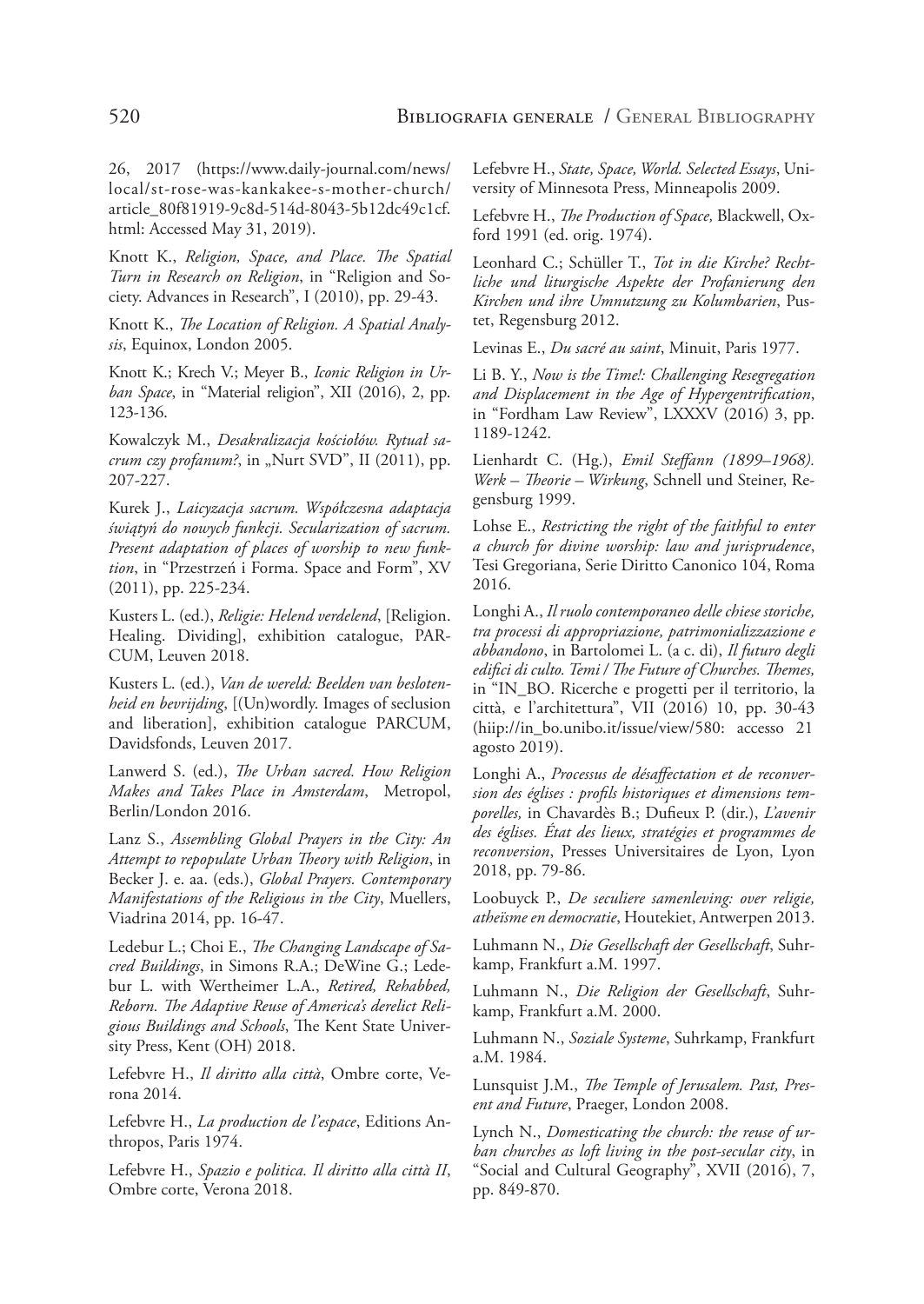Machado R., *Old buildings as palimpsest. Towards a theory of remodelling*, in "Progressive Architecture", XI (1976), pp. 46-49.

Maillet B. G., *Intérieurs d'églises 1580 – 1720. La peinture architecturale des écoles de nord*, Pandora Petraco, Wijnegem 2012.

Malczewski J., *GIS and Multicriteria Decision Analysis*, Wiley, New York 1999.

Malczewski J.; Rinner C., *Multicriteria Decision Analysis in Geographic Information Science*, Springer, New York 2015.

Malecha P., *Edifici di culto nella legislazione canonica. Studio sulle chiese-edifici*, Editrice Pontificia Università Gregoriana, Roma 2002.

Malecha P., *La riduzione di una chiesa a uso profano non sordido alla luce della normativa canonica vigente e delle sfide della Chiesa di oggi*, in "Jus-Online", IV (2018), 3, pp. 173-198 (hiips://jusvitaepensiero. mediabiblos.it/news/allegati/Malecha%20-%20 Jusonline%203.2018.pdf: accesso 28 agosto 2019).

Malecha P., *Riduzione di una chiesa in uso profano non sordido (can. 1222) e perdita della dedicazione (can. 1212). Distinzioni e analogie*, in Miscellanea di scritti in onore del card. Velasio De Paolis, in preparazione.

Malpas J., *Building Memory*, in "Interstices: Journal of Architecture and Related Arts", (2012) 13, pp. 11- 21 (https://interstices.ac.nz/index.php/Interstices/ article/view/433/420: Accessed June 11, 2019).

Mantrand R., *Foreign Merchants and the Minorities in Istanbul*, in Braude B.; Lews B. (eds.), *Christians and Jews in the Ottoman Empire*, I, Holmes & Meier, New York 1982, pp. 7-12.

Marcuse P.; Madden D., *In Defense of Housing: The Politics of Crisis*, Verso Books, New York 2012.

Marini S.; Bertagna A., *Venice. 2nd Document*, Bruno, Venezia 2017.

Marini S.; Corbellini G. (a c. di), *Recycled Theory: dizionario illustrato/illustrated dictionary*, Quodlibet, Macerata 2016.

Marini S.; Roversi Monaco M. (a c. di), *Patrimoni. Il futuro della memoria*, Mimesis/Iuav Dipartimento di Culture del Progetto, Milano/Venezia 2016.

Marini S.; Roversi Monaco M., *Le chiese chiuse di Venezia. Mappatura, progetti e criteri di riuso di una costellazione di edifici a fondamento di una nuova idea di città*, in Bartolomei L. (a c. di), *Il futuro degli edifici di culto/The future of Churches. Paesaggi/Lan-* *dscapes,* "IN\_BO. Ricerche e progetti per il territorio, la città e l'architettura", VIII (2017), pp. 358- 369 (hiip://in-bo.unibo.it/issue/view/640: accesso 21 agosto 2019).

Markušová K., *Basic country information – Slovakia*, in: *Working together for historic places of worship in Europe (conference)*, Canterbury 2010.

Marmara R., *İstanbul Latin Cemaati ve Kilisesi. Bizans İmparatorluğu'ndan Günümüze*, Kitap Yayinevi, Istanbul 2006.

Marmara R., *Précis historique de la communauté latine de Constantinople et de son Église : de l'Empire byzantin à la République de Turquie*, Latin Katolik Ruhani Reidliği, Istanbul 2003.

Martin D., *The Future of Christianity. Reflections on Violence and Democracy, Religion and Secularization*, Ashgate, Farnhem 2011.

Maslauskaitė-Mažylienė S. (a c. di), *Capolavori della storia della devozione a San Casimiro: Lituania – Italia*. Catalogo della mostra, Bažnytinio paveldo muziejus, Vilnius 2018.

McCrystal L., *Archdiocese to Close Our Mother of Sorrows Church in West Philly*, in "The Inquirer" (Philadelphia, PA), September 3, 2017 (http://www. philly.com/philly/news/religion/archdiocese-toclose-our-mother-of-sorrows-church-in-westphilly-20170903.html: Accessed May 29, 2019).

McLaren D.; Agyeman J., *Sharing cities for a smart and sustainable future*, in Haas T.; Westlund H. (eds.), *In the Post-Urban World. Emergent Transformation of Cities and Regions in the Innovative Global Economy*, Routledge, London 2018, pp. 322-335.

Megert C., *Riflessioni (Reflections), 13 novembre - 21 dicembre, 2017* (Biblioteca San Fedele), Silvana Editoriale, Milano 2018.

Mehrotra R.; Vera F. (eds.), *Ephemeral urbanism. Looking at extreme temporalities*, in Haas T.; Westlund H. (eds.), *In the Post-Urban World. Emergent Transformation of Cities and Regions in the Innovative Global Economy*, Routledge, London 2018, pp. 44-55.

Meiering D.; Oepen J. (Hgg.), *Aufbruch statt Abbruch. Die Kirche St. Johann Baptist in Köln*, Crux, Köln 2009.

Mennekes F., *Chiesa di Dio e città degli uomini. Sfide per il futuro. L'esempio di St. Peter a Colonia*, in Boselli G. (a c. di), *Chiesa e città*, Atti del VII Convegno liturgico internazionale (Bose, 4 – 6 giugno 2009), Qiqajon, Magnano (BI) 2010, pp. 197-209.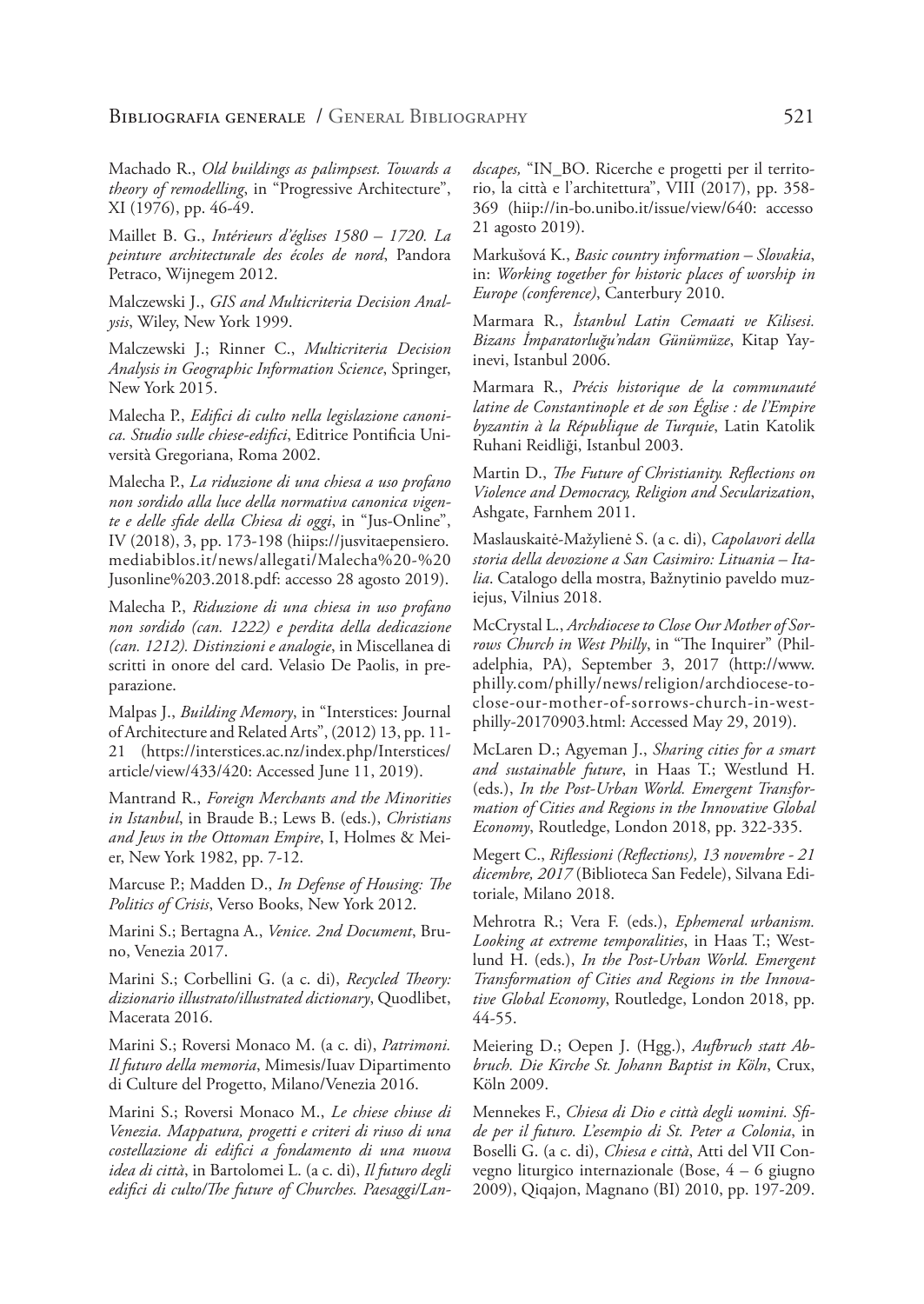Messeguer J., *Carta al M.I. Sr. Rector del Seminario Conciliar, de 7 de marzo de 1893*, in Berlabé C., *Del Museu Diocesà al Museu de Lleida*, Pagès editors, Lleida 2018, p. 35.

Meyer B.; Krösen J.E.A., *Recycling Sacred Space: The Fate of Financially Burdensome and Redundant Churches in Nederlands*, in Post P.; Molendijk A.L. (eds.), *Holy Ground. Re-Inventing Ritual Space in Modern Western Culture*, Peeters, Leuven 2010, pp. 179-210.

Meynier Philip M., *Entre valeur affective et valeur d'usage, quel avenir pour les églises paroissiales françaises ? La région urbaine Lyon – Saint-Etienne interrogée par le référentiel du « Plan églises » québécois*, dir. Vincent Veschambre, 2 volumes, Université Lumière Lyon II, École nationale supérieure d'architecture de Lyon, EVS-LAURe UMR CNRS 3600, Lyon 2018 (https://tel.archives-ouvertes.fr/ tel-02020281: Accessed June 11, 2019).

Meys O.; Gropp B., *Kirchen im Wandel. Veränderte Nutzung von denkmalgeschützen Kirchen*, StadtBau-Kultur NRW, Düsseldorf 2010.

*Millenum*. *Història i Art de l'Església catalana*, catàleg d'exposició, Generalitat de Catalunya, Barcelona 1989.

Minutoli F. (ed.), *ReUSO 2018. L'intreccio dei saperi per rispettare il passato, interpretare il presente, salvaguardare il futuro*, Gangemi Editore, Roma 2018.

*Mission de Haydarpasa* (La), in « Missions de L'Assomption en Orient », (1925), 274, p. 78.

Molotch H., *The City as a Growth Machine: Toward a Political Economy of Place*, in "American Journal of Sociology", LXXXII (1976), 2, pp. 309-332.

Monge C. (a c. di), *Patrimonio cristiano in Turchia. Dalla conservazione dei monumenti alla rivitalizzazione di una presenza*, Convegno internazionale "Arte, Fede, Memoria dei luoghi storico-religiosi, Missione tra Origine e Rigenerazione" (Venezia, Scuola grande di San Marco, 7-8 giugno 2018), in corso di stampa.

Monge C.; Pedone S., *Domenicani a Costantinopoli prima e dopo l'impero ottomano. Storie, immagini e documenti d'archivio*, Nardini, Firenze 2017.

Montini G. P., *La cessazione degli edifici di culto*, in "Quaderni di diritto ecclesiale", XIII (2000), pp. 281-299.

Montini G. P., *La riduzione ad uso profano di una chiesa. Alcune applicazioni*, in "Quaderni di diritto ecclesiale", XXIX (2016), pp. 37-58.

Morgades J., *Inauguración del Museo Arqueológico-*

*Artístico Episcopal*, en "Boletín Oficial Eclesiástico del Obispado de Vich", 15 julio 1891, pp. 323-326.

Morice-Brubaker S., *The Place of the Spirit*, Pickwick, Eugene 2013.

Morisset L. K.; Noppen L.; Coomans T. (éds./eds.) [a], *Quel avenir pour quelles églises ? / What Future for Which Churches?* (Patrimoine urbain. Collection de la Chaire de recherche du Canada en patrimoine urbain, 3), Presses de l'Université du Québec, Québec 2006.

Morisset L.K.; Noppen L.; Coomans T. (eds) [b], *Introduction. No More Angelism*, in: Morisset L. K. ; Noppen L. ; Coomans T. (éds./eds.) [a], *Quel avenir pour quelles églises ? / What Future for Which Churches* (Patrimoine urbain. Collection de la Chaire de recherche du Canada en patrimoine urbain, 3), Presses de l'Université du Québec, Québec 2006, pp. 19-35.

Morrison K. L., *Marx, Durkheim, Weber: Formations of Modern Social Thought,* 2nd Edition, Sage, London 2006.

Mulryan M., *Spatial "Christianization" in Context: strategic Intramural Building in Rome from the 4th-7th c.AD*, Archeopress Archaeology, Oxford 2014.

Nante A. (a cura di), *I colori del sacro. A tavola, ottava rassegna internazionale di illustrazione*, catalogo della mostra (Padova, Museo Diocesano, 20 febbraio - 26 giugno 2016), Mediagraf s.p.a., Noventa Padovana 2016.

Nante A.; Babetto G. (a c. di), *Giampaolo Babetto. Ispirazioni*, catalogo della mostra (Padova, Museo Diocesano, 4 ottobre - 22 dicembre 2013), Gli Ori, Pistoria 2013.

Narayanan Y. (ed.), *Religion and Urbanism. Reconceptualising sustainable cities for South Asia*, Routledge, London 2015.

Necipoğlu N., *Byzantium between the Ottomans and the Latins: Politics and Society in the Late Empire*, Cambridge University Press, Cambridge 2009.

Nelissen N., *Geloof in de toekomst! Strategisch Plan voor het Religieus Erfgoed* [Believe in the future: strategic plan for religious heritage], Stichting, Utrecht 2008.

Nies J., *Restored St. Patrick Church in Spring Fork Points to Colorful History & Legacy of Faith*, in "The Catholic Missourian" (Jefferson City, MO), March 11, 2016.

Noppen L.; Coomans T.; Drouin M. (éds.), *Des couvents en héritage / Religious Houces: A Legacy*  (Patrimoine urbain 15), Presses de l'Université du Québec, Québec 2015.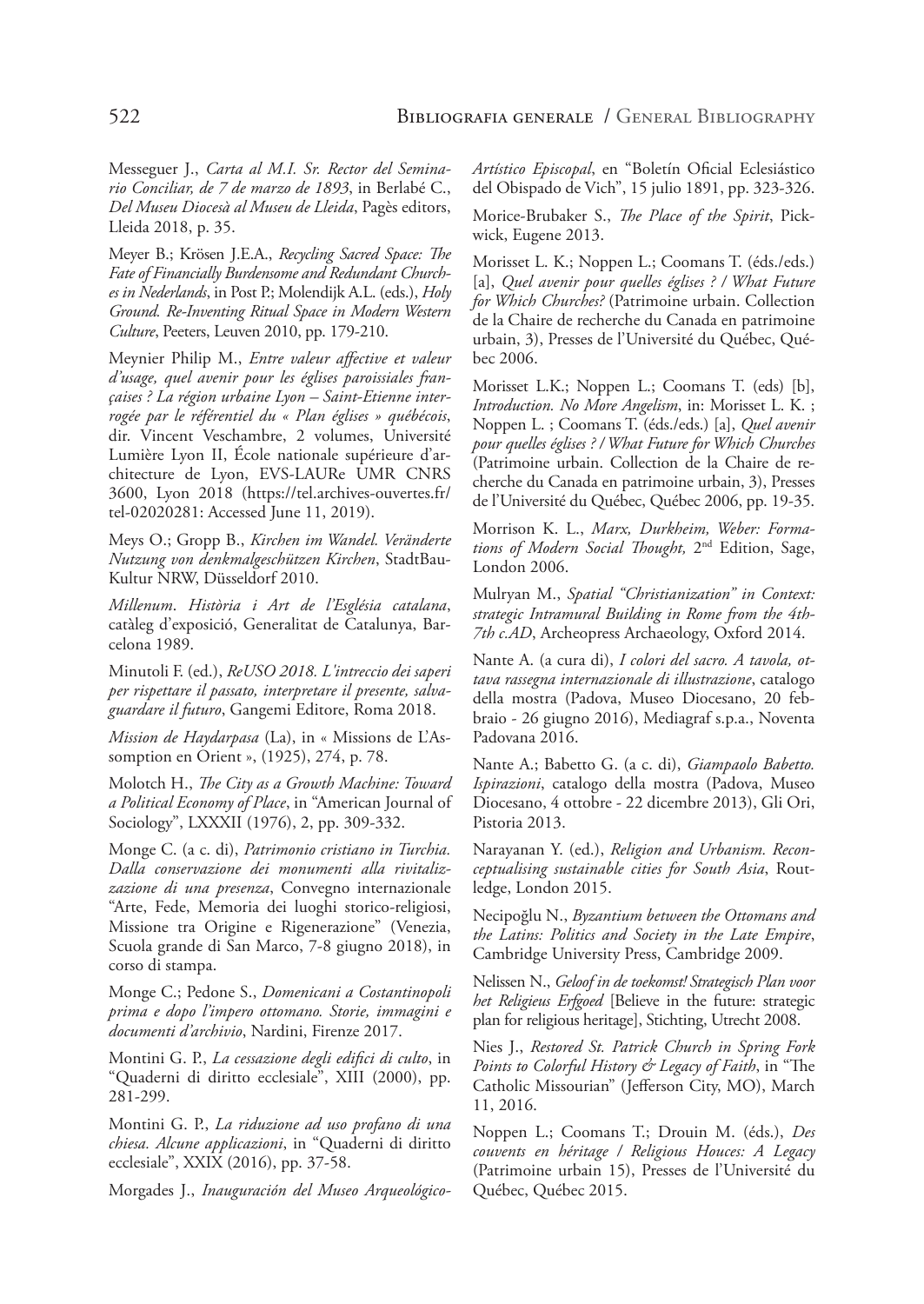Noppen L.; Morisset L.K.; Caron R. (éds.), *La conservation des églises dans les villes-centres.* Actes du premier colloque international sur l'avenir des biens d'Église, Québec, juin 1997, Les édition du Septentrion, Sillery 1997.

Noppen L.; Morisset L.K., *Les églises du Québec. Un patrimoine à réinventer* (Patrimoine urbain 1), Presses de l'Université du Québec, Québec 2006.

Noppen L., *Dossier Explorations autour du destin des églises du Québec*, in « L'Action Nationale », CIII (2013), 6, pp. 54-111.

Noppen L., *La conversion des églises du Québec. Enjeux et défis*, in : Morisset L. K. ; Noppen L. ; Coomans T. (éds./eds.), *Quel avenir pour quelles églises ? / What Future for Which Churches* (Patrimoine urbain. Collection de la Chaire de recherche du Canada en patrimoine urbain, 3), Presses de l'Université du Québec, Québec 2006, pp. 277-300.

Noppen L.; Morisset L.K., *"Heritagization"' of church buildings. Québec and North American perspectives*, in: Coomans T.; De Dijn H.; De Maeyer J.; Heynickx R.; Verschaffel B. (eds.), *Loci Sacri. Understanding Sacred Places* (Kadoc Studies on Religion, Culture and Society 9), Leuven University Press, Leuven 2012, pp. 242-255.

*Nová využití pro staré kostely*, Teplice 2002.

Novelli F., *Chiese parrocchiali della diocesi di Susa. Adeguamenti liturgici e conservazione,* Celid, Torino 2009.

Obaldia V. de, *Relations between the Ottoman State and its Christian subjects in Istanbul as reflected in the conversion of Byzantine churches into Islamic waqfs*, in Actes du Colloque International "*Laisser son empreinte dans la société : fondations waqf, individu et cercles de pouvoir en pays d'islam*", Aix-en-Provence, Maison Méditerranéenne des Sciences de l'Homme, 4-5 juin 2015 (in corso di stampa).

Obaldia V. de, *The French Protectorate Through Firmāns of the Conventual Archives of Ss. Peter and Paul*, in Monge C.; Pedone S., *Domenicani a Costantinopoli prima e dopo l'impero ottomano. Storie, immagini e documenti d'archivio*, Nerbini, Firenze 2017, pp. 69-86.

Odenthal A., *"More romano". Le chiese nella storia delle città: il caso di Colonia*, in Boselli G. (a c. di), *Chiesa e città*, Atti del VII Convegno liturgico internazionale (Bose, 4 – 6 giugno 2009), Qiqajon, Magnano (BI) 2010, pp. 63-78.

Okakura, K., *The book of tea*, Dover Publications, Mineola (NY) 1964.

Oldenburg R., *The great good place: cafés, coffee shops, bookstores, bars, hair salons, and other hangouts at the heart of a community*, Marlowe & Company, New York (1989) 1999.

Oprée B., *Drei Kirchen von Förderliste gestrichen. St. Mariä Himmelfahrt, St. Johannes und St. Benno: Unterhalt nicht mehr über Steuermittel. Eigenverantwortung gefragt*, in: "Aachener Zeitung", 29. Februar 2016, p. 23.

Ordonez F., *Church Vigil Causes Fracture in Parish, Protest Continues, Others Move On*, in "The Boston Globe" (Boston, MA), May 9, 2005 (http:// www.bishop-accountability.org/news2005\_01 \_06/2005\_05\_09\_Ordonez\_ChurchVigil.htm: Accessed May 29, 2019).

Panofsky E., *Early Netherlandish painting: Its Origins and Character*, Harvard University Press, Cambridge (MA) 1953.

Parekh T., *Of Armed Guards and Kente Cloth: Afro-Creole Catholics and the battle for St. Augustine Parish in Post-Katrina New Orleans*, in "American Quarterly", LXI (2009), 3, pp. 557-581.

Parsons T., *Christianity*, in Sills D.L. (ed.), *International Encyclopedia of the Social Sciences*, II, Macmillan, New York 1968, pp. 435-447.

Pauliukevičiūtė R. (ed.), *Vilniaus sakralinė auksakalystė. Katalogas*, Bažnytinio paveldo muziejus, Vilnius 2012.

Pew Research Center, *Being Christian in Western Europe* (2018) (www.pewforum.org: Accessed June 11, 2019).

Pfadenhauer M., *The eventization of faith as a marketing strategy: World Youth Day as an innovative response of the Catholic Church to pluralization*, in "International Journal of Nonprofit and Voluntary Sector Marketing", XV (2010) 4, pp. 382-394.

Pickel G., *Kirchen erhalten durch Umnutzung. Nur ein wirtschaftliches Problem?*, in Deutsche Stiftung Denkmalschutz / Vereinigung der Landesdenkmalpfleger in der Bundesrepublik Deutschland (Hg.), *Kirche leer – was dann? Neue Nutzungskonzepte für alte Kirchen*, Imhof Verlag, Petersberg 2011, pp. 52- 59.

Plevoets B.; Van Cleempoel K., *Adaptive Reuse of the Built Heritage. Concepts and Cases of an Emerging Discipline,* Routledge, London/New York 2019.

Plevoets B.; Vande Keere N.; Van Cleempoel K., *Landscape for mourning - adaptive reuse of a rural church and its surroundings as an urn cemetery*, in "Journal of Inte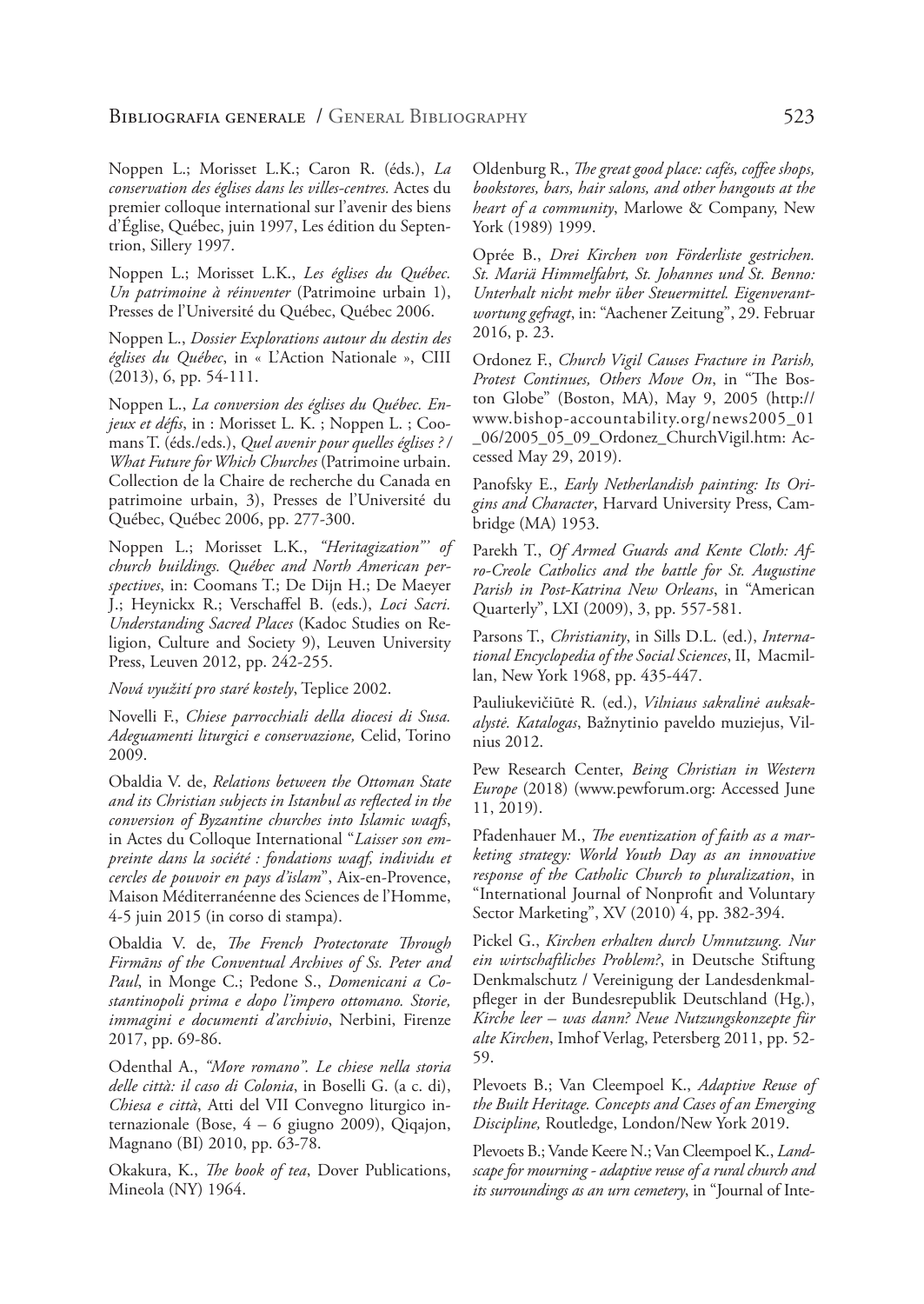rior Design", XLIV (2019) 3, pp. 1-13. (https://online library.wiley.com/doi/pdf/10.1111/joid.12144# accessDenialLayout: Accessed June 11, 2019).

Plum R.J.J.M., *Zwischen Säkularisierung und Resakralisierung. Systematosch-theologische Reflexionen über die Relevanz von Kirchengebäuden für Glaube und Theologie*, in Gerhards A.; de Wildt K. (Hgg.), *Der sakrale Ort im Wandel* (Studien des Bonner Zentrums für Religion und Gesellschaft, 12), Ergon, Würzburg 2015, pp. 283-296.

Pollmann T., *Herbestemming van kerken. Een ontnuchterend relaas* [Reuse of churches, a disenchanting story] (CRM-reeks 3), Sdu Uitgeverij, The Hague 1995.

Pontifical Council for Culture/Pontificio Consiglio della Cultura, *Decommissioning and ecclesial reuse of churches. Guidelines / La dismissione e il riuso ecclesiale di chiese. Linee guida*, 17 December/Dicembre 2018 (in questo volume, pp. 257-287).

Pontificia Commissione Centrale per l'Arte Sacra in Italia, *Carta sulla destinazione d'uso degli antichi edifici ecclesiastici / Charte sur l'utilisation des anciens bâtiments ecclésiastiques*, 26 ottobre 1987, Roma 1987 (anche in "Arte cristiana", LXXV (1987), 723, pp. 410-412).

Pontifical Commission for the Cultural Heritage of the Church, Circulare Letter *The Pastoral Function of Ecclesiastical Museums*, 15 August 2001 (hiip://www.vatican.va/roman\_curia/pontifical\_ commissions/pcchc/documents/rc\_com\_pcchc\_ 20010815\_funzione-musei\_en.html: Accessed 22 August 2019).

Pontificia Commissione per i Beni Culturali della Chiesa, Lettera circolare *La funzione pastorale dei musei ecclesiastici*, 15 agosto 2001, in Ead, *Enchiridion dei beni culturali della Chiesa. Documenti ufficiali della Pontificia Commissione per i Beni Culturali della Chiesa*, Edizioni Dehoniane, Bologna 2002, n. 867-1032.

Pontificio Consejo para la Cultura, *La "Via Pulchritudinis", camino de evangelización y de diálogo*, documento final de la asamblea plenaria de 2004, Roma 2006 (http://www.cultura.va/content/cultura/es/ pub/documenti/ViaPulchritudinis.html: ultimo accesso 12 giugno 2019).

Post P., *Voorbij het kerkgebouw*. *De speelruimte van een ander sacraal domein*, Abdij Van Berne, Heeswijk 2010.

Post P.; Molendijk A.L. (eds.), *Holy Ground. Re-Inventing Ritual Space in Modern Western Culture*, Peeters, Leuven 2010.

Powell K.; De la Hey C., *Churches. A Question of Conversion*, Save Britain's Heritage, London 1987.

Prass D., *Das katholische Hochschulzentrum "Quell-Punkt" im Forschungscluster Produktionstechnik. Idee und Erfahrungen eines neuen pastoralen Lernorts*, in "Pastoralblatt für die Diözesen Aachen, Berlin, Hildesheim, Köln und Osnabrück", LXXI (2019), pp. 67-73.

*Principi per la conservazione ed il restauro del patrimonio costruito* (Carta di Cracovia) 2000 (hiip:// computerscience.unicam.it/devivo/legislazione/ Carta%20di%20Cracovia2000.pdf: accesso 10 ottobre 2019).

*Principles for Conservation and Restoration of Built Heritage* (The Charter of Krakow 2000) (hiip://smartheritage.com/wp-content/upoloads/2015/03/KRAKOV-CHARTER-2000.pdf: Accessed 22 August 2019).

*Protesters End Sit-In at Closing Cleveland Church*, in "The Associated Press" (Cleveland, OH), July 2, 2010 (https:// www.morningjournal.com/news/ protesters-end-sit-in-at-closing-cleveland-church/ article\_6dc1bcfb-aca6-5ac2-ab0f-82b47dd8c9aa. html: Accessed May 29, 2019).

*Public perceptions of the Christian minority in Turkey, Survay Report*, Screen Changers, Istanbul 2015.

Ract J., *Lieux Chrétiens d'Istanbul*, Les Éditions Isis, Istanbul 2006.

Radice F., *Chiese "sconsacrate": processi di dismissione e riuso. Dal caso di Venezia un metodo di analisi*, Cultural Heritage PhD thesis, tutors Bartolozzi C.; Longhi A., XXVIII cicle, Politecnico di Torino, Torino 2016.

Radice F., *Connaître pour réutiliser : méthode d'analyse pour une approche systémique du patrimoine des églises désaffectées*, in Chavardès B. ; Dufieux P. (éds.), *L'avenir des églises. État des lieux, stratégies et programmes de reconversion,* Presses Universitaires de Lyon, Lyon 2019, pp. 101-113.

Radice F., *Il metodo AURA. Conoscenza e riuso delle chiese dismesse*, in Niglio O.; Visentin O. (a c. di), *Conoscere, conservare, valorizzare. Il patrimonio religioso culturale,* III. *Archivi, biblioteche, musei* (Patrimonio culturale di interesse religioso. Atti. 3), Aracne Editrice, Canterano (RM) 2017, pp. 141-146.

Radice F., *Reuse of deconsecrated churches: the case of Pavia*, in Gómez Val R. (ed.), *XXXVIIè Curset jornades internacionals sobre la intervenció en el patrimoni arquitectònic. "Patrimoni sacre: permanent innovació"*, AADIPA, COAC, Barcelona 2014, pp. 1-4.

Rahm P., *Architecture météorologique*, Archibooks, Paris 2009.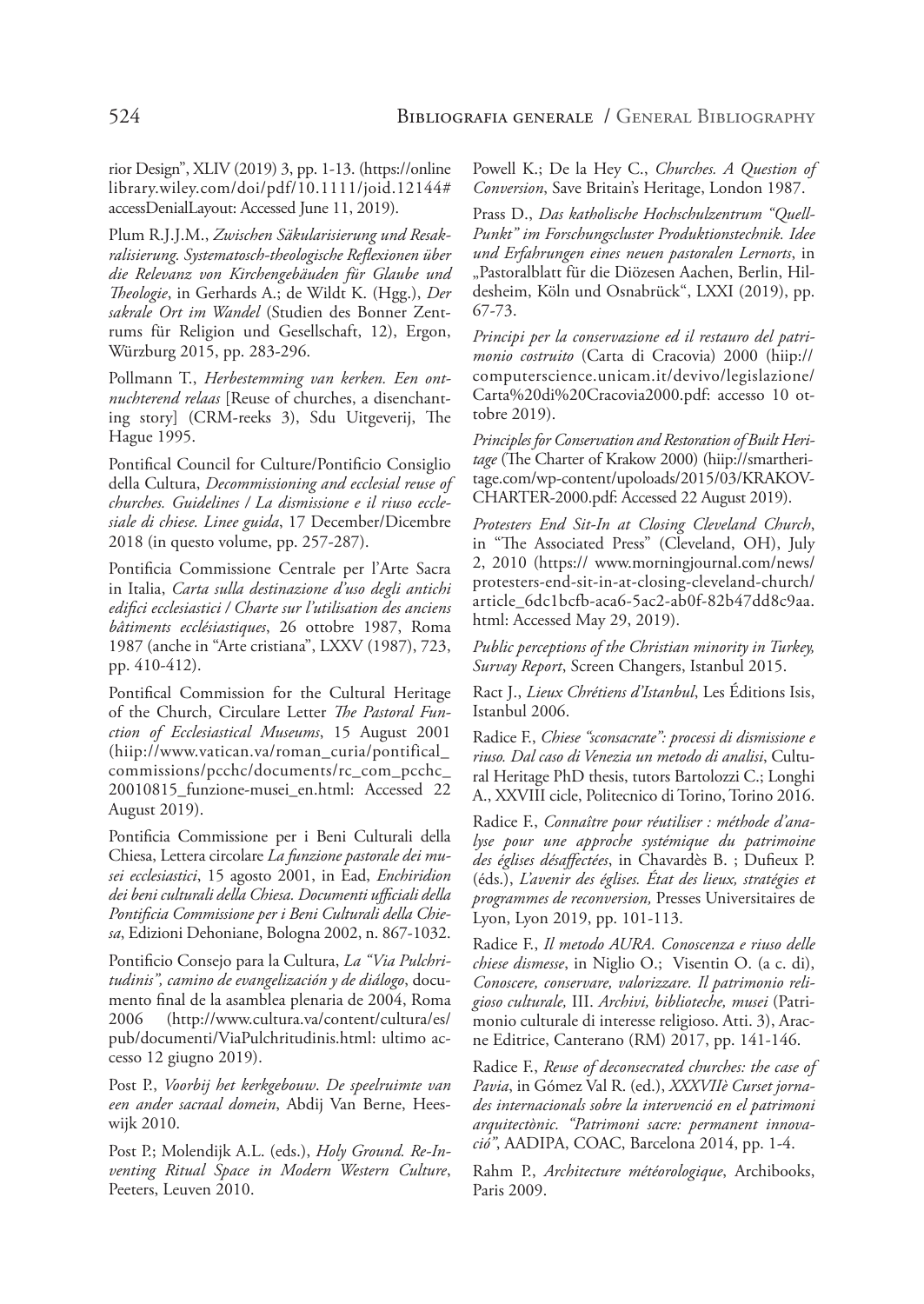Rahner H., *L'ecclesiologia dei Padri*, Edizioni Paoline, Roma 1971.

Ratzinger J., *Herkunft und Sinn der Civitas-Lehre Augustins. Begegnung und Auseinandersetzung mit Wilhelm Kamlah*, in *Augustinus Magister. Congrès international augustinien*, Paris, 21-24 Septembre 1954, Communications, Etudes Augustiniennes, Paris 1954, pp. 965-979.

Rauchenberger J., *Ars religiosa, ars sacra, ars liturgica*, in Boselli G. (a c. di), *Liturgia e arte. La sfida della contemporaneità*, Atti dell'VIII Convegno liturgico internazionale (Bose, 3–5 giugno 2010), Qiqajon, Magnano (BI) 2011, pp. 29-46.

Rauchenberger J., *Gott hat kein Museum/No Museum has God. Religion in der Kunst des beginnenden XXI. Jahrhunderts/Religion in Art in the Early 21st Century*, I-III, Schöningh, Paderborn 2015.

Ravasi G., *Chiese dismesse. Quale futuro?* in "Avvenire", 27 novembre 2018, p. 20.

Rebeschini C. (a cura di), *Il Palazzo Vescovile a Padova*, Skira editore, Milano 2015.

Redondo Pena, R.; Prieto Rebollo L.; Gibert Oliveras K.; Valls Mateu A., *Use and Evaluation of Electre III/ IV*, Juliol 2007, DEIM-RT-07-003 (https://perso. univ-rennes1.fr/pierre.nerzic/Projets2A/Decision/ DEIM-RT-07-003.pdf: Access June 3, 2019).

Refatti L., *In Parole e Opere. Ricerche analogiche in un dialogo possibile*, in "Sacra Doctrina", LXIII (2018), 1, pp. 223-244.

Régamey P.-R., *Editorial*; *Reconstruire les églises IV, L'exemple de la Suisse alémanique*, in: « L'art sacré », Nouvelle série, (1947) 1-2, pp. 3-4 ; 5-28.

Resenberg G.; Zahner W. (Hgg.), *Zusammen-spiel. Kunst im sakralen Raum. Neubau, Umbau, Künstlerische Aufträge*, Schnell und Steiner, Regensburg 2018.

Riegl A., *Der moderne Denkmalkultus, sein Wesen, seine Entstehung*, Braumüller, Wien/Leipzig 1903.

Riegl A., *Il culto moderno dei monumenti. Il suo carattere e i suoi inizi*, a cura di S. Scarrocchia, Abscondita, Milano 2017.

Riegl A.*, Le culte moderne des monuments. Son essence et sa genèse*, Éditions Du Seuil, Paris 1984.

Riegl A., *The Modern Cult of Monuments: Its Character and its Origins*, in "Oppositions", (Fall 1982), 25, pp. 21-51.

Riu R., *Carta circular*, in "Boletín Oficial Eclesiástico del Obispado de Solsona", 19 octubre 1895, p. 193.

Roest H.P. de,*"Losing a Common Space to connect": An Inquiry into Inside Perspectives on Church Closure Using Visual Methods*, in "International Journal of Practical Theology", XVII (2013), 2, pp. 292-313.

Romalino C. Q., *St. Mary's of Malaga Continues Vigil – Day and Night*, in "NJ.com" (Iselin, NJ), June 4, 2011 (https://www.nj.com/gloucester-county/index.ssf/2011/06/st\_marys\_of\_malaga\_continues\_v. html: Accessed May 29, 2019).

Romano J.F., *Liturgy and Society in Early Medieval Rome*, Ashgate, Farnham 2014.

Rovira i Belloso J.M., *Entre la fe i la cultura, cap on anem?* (Quaderns Fundació Joan Maragall 29), Fundació Joan Maragall, Barcelona 1995.

Roy B., *Classement et choix en présence de points de vue multiples*, in « RIRO - Revue française d'Informatique et de Recherche Opérationnelle », VI (1968), 8, pp. 57-75.

Roy B., *Multicriteria Methodology for Decision Aiding*. *Nonconvex Optimization and Its Applications*, Springer-Science+Business Media, B.V., [Berlin] 1996.

Roy O., *L'Europe est-elle chrétienne?*, Le Seuil, Paris 2019.

Rusnak M., *Adaptacja budynków sakralnych na cele muzealne w Polsce. Historia i skala zjawiska. Transformation of religious buildings into museums in Po*land. History and scale of the phenomenon, in "Architectus", III (2015), pp. 75-88.

Saaty T. L. *The Analytic Hierarchy Process*, Mc-Graw-Hill, New York 1980.

Sacra Congregazione per il Clero, *Lettera circolare sulla cura del patrimonio storico-artistico della Chiesa ai presidenti delle Conferenze Episcopali*, 11 aprile 1971*,* in *Enchiridion Vaticanum*, IV, Edizioni Dehoniane, Bologna 1978, nn. 655-664.

Samara T.R.; He S.; Chen G. (eds.), *Locating Right to the City in the Global South*, Routledge, London 2013.

Santi G., *La dismissione e il riuso ecclesiale di chiese*, in "Arte cristiana", CVII (2019) 910, pp. 72-75.

Sassen S., *A Focus on Cities Takes Us Beyond. Existing Governance Frameworks*, in Stiglitz J.E.; Kaldor M. (eds.), *Quest for Security. Protection without Protectionism and the Challenge of Global Governance*, Columbia University Press, New York 2013, pp. 238-259.

Sassen S., *Cities in a World Economy*, Pine Forge Press, London 2006.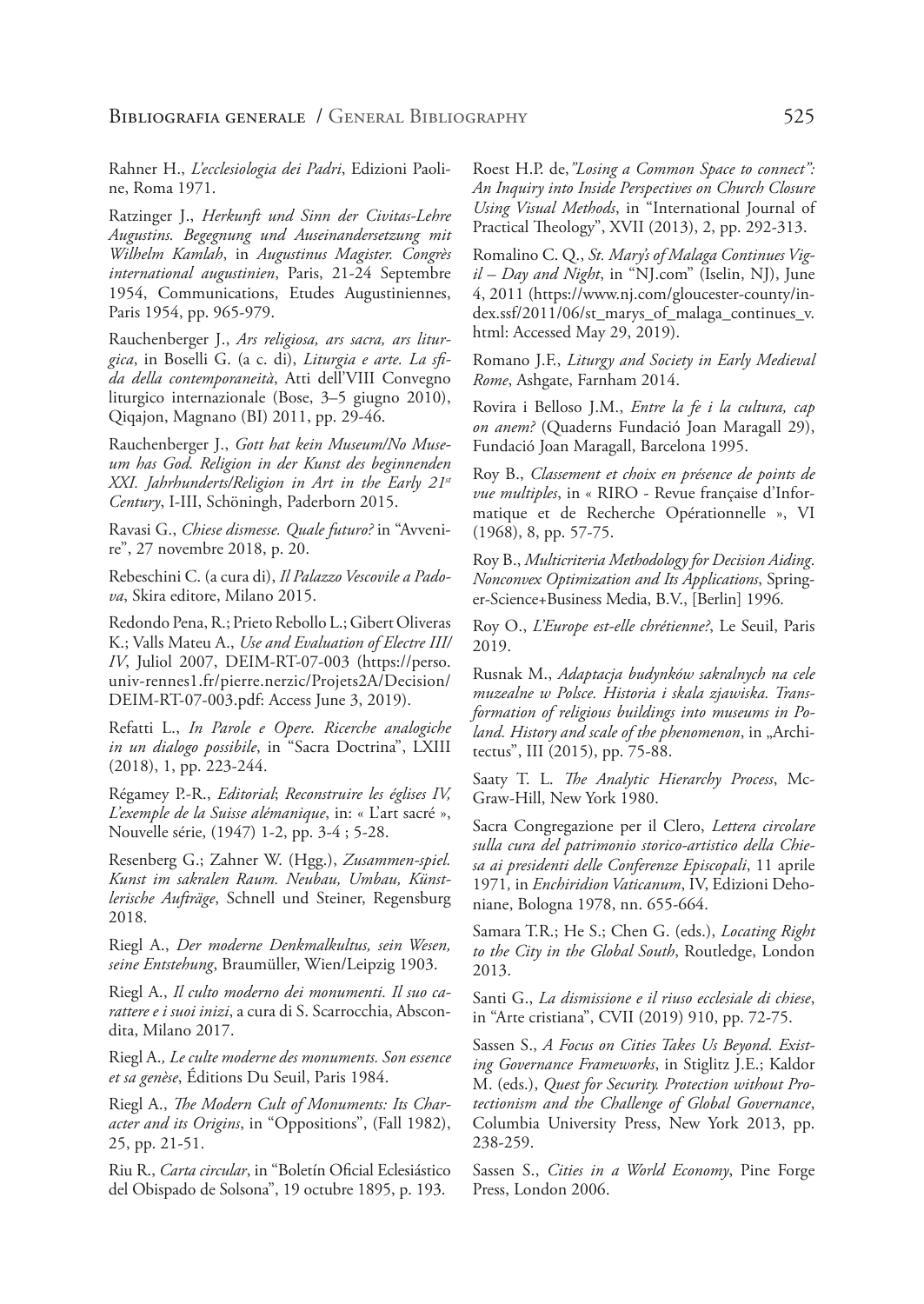Sassen S., *Cities in Today's Global Age*, in "SAIS Review", XXIX (2009), 1, pp. 1-34.

Sassen S., *Global Cities: Places for Researching the Translocal*, in Hall S.; Burdett R. (eds.), *The SAGE Handbook of the 21st Century City*, Sage, London 2018, pp. 143-158.

Sassen S., *The Global City Today: Advantages of Specialization and Costs of Financialization*, in Amen M. e aa. (eds.), *Cities and Global Governance. New sites for International Relations*, Ashgate, London 2011, pp. 177-201.

Sauvé J.-S.; Coomans T. (éds.), *Le divenir des églises. Patrimonialisation ou disparition,* Presses de l'Université du Québec, Québec 2014.

Schlimbach G., *Für einen lange währenden Augenblick. Die Kunst-Station Sankt Peter Köln im Spannungsfeld von Religion und Kunst* (Bild – Raum – Feier. Studien zu Kirche und Kunst 7), Schnell und Steiner, Regensburg 2009.

Schlimbach G., *Il museo Kolumba di Colonia*, in Boselli G. (a c. di), *Ars liturgica. L'arte a servizio della liturgia*, Qiqajon, Magnano (BI) 2012, pp. 171-186.

Schmid C., *Henri Lefebvre, the Right to the City, and the New Metropolitan Main Stream*, in Brenner N.; Marcuse P.; Mayer M. (eds.), *Cities for People, Not for Profit. Critical urban theory and the right to the city*, Routledge, London 2012, pp. 42-62.

Schnell H., *Der Kirchenbau des 20. Jahrhunderts in Deutschland. Dokumentation – Darstellung – Deutung*, Schnell und Steiner, Regensburg 1973.

Schöch N., *Relegation of Churches to Profane Use (c. 1222, § 2): Reasons and Procedure*, in "The Jurist", LXVII (2007), pp. 485-502.

Schöch N., *Umnutzung von Kirchen. Kirchenrechtliche Überlegungen zu einem aktuellen Problem*, in "Archiv für katholisches Kirchenrecht", CLXXIII (2004), pp. 42-91.

Scottish Civic Trust, *New Uses for Former Church Buildings. A Study of Inspiration and Hope*, The Scottish Civic Trust, Glasgow 2006 (hiips://www.building satrisk.org.uk/sites/default/files/publications/ Churches.pdf).

Secretariado Nacional para os Bens Culturais da Igreja / Turismo de Portugal, *Guia de Boas Práticas de Interpretação do Património Religioso*, Lisboa 2014.

Secretariado Nacional para os Bens Culturais da Igreja, *Manual de Procedimentos de Inventário de Bens Culturais da Igreja*, Lisboa 2018.

Seitz J.C., *No Closure. Catholic Practice and Boston's Parish Shutdowns*, Harvard University Press, Cambridge 2011.

Sekretariat der Deutschen Bischofskonferenz (Hg.), *Katholische Kirche in Deutschland. Zahlen und Fakten 2017/18*, (Arbeitshilfen 299), Bonn 2018 (hiips://www.dbk.de/fileadmin/redaktion/Zahlen%20und%20Fakten/Kirchliche%20Statistik/ Allgemein\_-\_Zahlen\_und\_Fakten/AH299\_Zahlen-und-Fakten-2017-2018\_web.pdf: Accessed June 4, 2019).

Sekretariat der Deutschen Bischofskonferenz, *Katholische Kirche in Deutschland – Bevölkerung und Katholiken 1950–2013*, [Bonn] s.a.

Sengers E., *Kirche, Kommerz, Kommune*, in Gerhards A.; de Wildt K. (Hgg.), *Der sakrale Ort im Wandel* (Studien des Bonner Zentrums für Religion und Gesellschaft, 12), Ergon, Würzburg 2015, pp. 79-92.

Sennett R. [a], *The open city*, in Haas T.; Westlund H. (eds.), *In the Post-Urban World. Emergent Transformation of Cities and Regions in the Innovative Global Economy*, Routledge, London 2018, pp. 97- 106.

Sennett R. [b], *The Public Realm*, in Hall S.; Burdett R. (eds.), *The SAGE Handbook of the 21st Century City*, Sage, London 2018, pp. 585-601.

Sheldrake P., *The Spiritual City. Theology, Spirituality, and the Urban*, Wiley Blackwell, Oxford 2014.

Simons R.A.; Choi E., *A Statistical Analysis of Religious and School Building Rehabilitation in the United States*, in Simons R.A.; DeWine G.; Ledebur L. with Wertheimer L.A., *Retired, Rehabbed, Reborn. The Adaptive Reuse of America's derelict Religious Buildings and Schools*, The Kent State University Press, Kent (OH) 2018, pp. 31-54.

Simons R.A.; DeWine G.; Ledebur L. with Wertheimer L.A., *Retired, Rehabbed, Reborn. The Adaptive Reuse of America's derelict Religious Buildings and Schools*, The Kent State University Press, Kent (OH) 2018.

Smeltz A, *St*. *John Vianney Church Closes as Activists Pursue Appeal*, in "The Pittsburgh Post-Gazette" (Pittsburgh, PA), April 3, 2016 (https://www. post-gazette.com/local/city/2016/04/04/St-John-Vianney-Church-closes-as-activists-pursue-appeal/ stories/201604030264: Accessed May 29, 2019).

Smith J. Z., *To Take Place: Toward Theory in Ritual*, University of Chicago Press, Chicago 1987.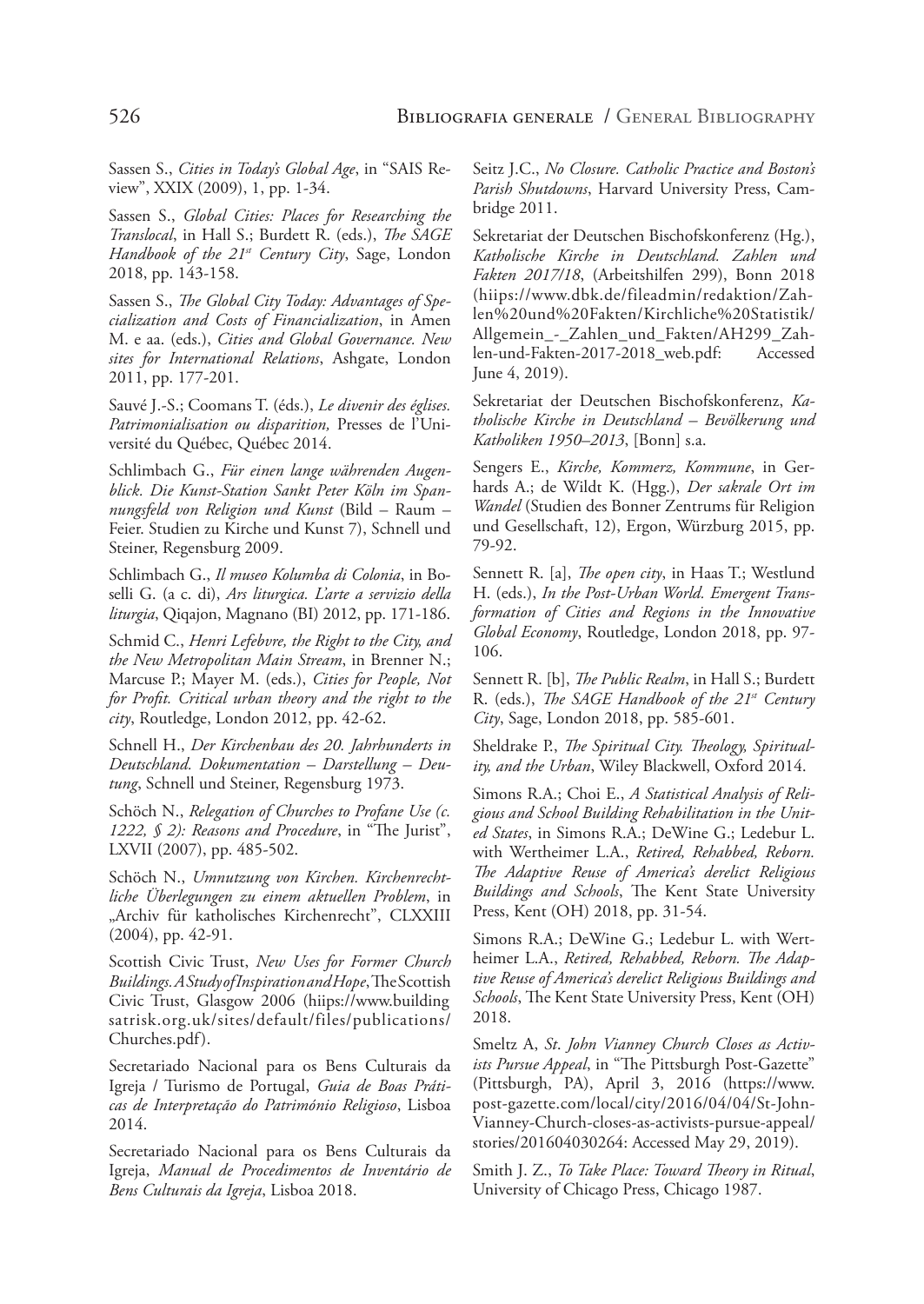Smith N., *The New Urban Frontier: Gentrification and the Revanchist State*, Routledge, London/New York 1996.

Spagnol C. (a c. di), *La Chiesa dei Santi Cosma e Damiano a Venezia. Un tempio benedettino "ritrovato" alla Giudecca*, Marsilio, Venezia 2009.

Starecheski A., *Ours to Lose: When Squatters Became Homeowners*, University of Chicago Press, Chicago 2016.

Stein S., *Capital City: Gentrification and the Real Estate State*, Verso Books, New York 2019.

Sterken S.; Verpoest L.; Coomans T., *50 Years after the Second Vatican Council. Taking the Modern Church into the 21st Century*, in Tostões A.; Ferreira Z. (eds.), *Adaptive Reuse. The Modern Movement towards the Future. Proceedings of the 14th DOCOMO-MO International Conference, Lisbon, 6-9 September 2016*, Docomodo international/Casa da Arquitectura, Lisbon 2016, pp. 566-568.

Stookey L.H., *The Gothic Cathedral as the Heavenly Jerusalem: Liturgical and Theological Sources*, in "Gesta", VIII (1969) 1, pp. 35-41.

Stovel H.; Stanley-Price N.; Killick R. (eds.), *Conservation of Living Religious Heritage*, Papers form the ICCROM 2003 Forum on Living Religious Heritage: conserving the sacred, ICCROM, Rome 2005 (https://www.iccrom.org/sites/default/files/ ICCROM\_ICS03\_ReligiousHeritage\_en.pdf: accessed: 9 August 2018).

Stroik D. G., *Editorial: "Domus Dei et Porta Coeli"*, in "Sacred Architecture Journal", III (2000) (retrieved on 02/03/2019 from http://www.sacreda rchitecture.org/articles/domus\_dei\_et\_porta\_coeli).

Stroik D. G., *The Church Building as a Sacred Place: Beauty, Transcendence, and the Eternal*, Hillenbrand Books, Chicago (IL) 2012.

Summa S.; Surra C., *Edifici di culto dismessi: conservazione e rigenerazione in una prospettiva metodologica internazionale*, in "Atti e Rassegna Tecnica della Società degli Ingegneri e Architetti in Torino", LXXI (2017) 1-3, pp. 97-100.

Synod of Bishops, Instrumentum Laboris, *The Catholic Church in the Middle East: Communion and Witness*, Special Assembly for the Middle East, Vatican City 2010.

Tafuri M., *La dignità dell'attimo*, Grafiche veneziane, Venezia 1994.

Thomas Aquinas (St.), trans. Richard J. Regan, *On Law, Morality, and Politics*, Hackett Publishing Company, Inc., 2nd Edition, Indianapolis 2002.

Tiberi C., *Restauro: protagonista è la storia*, in "Palladio", XX (1997), pp. 113-119.

Tonnaer J., *Collective Memorial Rituals in a Dutch Landscape*, in Post P.; Molendijk A.L. (eds.), *Holy Ground. Re-Inventing Ritual Space in Modern Western Culture*, Peeters, Leuven 2010, pp. 145-178.

Torres F., *A secular acceleration: Theological foundations of the sociological concept "social acceleration"*, in "Time & Society", XXV (2016), 3, pp. 429-449.

Tsivolas T., *Law and Religious Cultural Heritage in Europe*, Springer, Dordrecht 2014.

Tsukiyama G., *De tuin van de samoerai*, Atlas, Amsterdam 2001 (ed. orig. 1996)

Türkan A., *Turkey-Vatican Relations from the Ottomans to the Republic*, in "International Journal of Humanities and Social Science", V (2015), 5, pp. 148-163.

Turner B.S., *Religion and Modern Society*, Cambridge University Press, Cambridge 2011.

Turner V., *Celebration: Studies in Festivity and Ritual,* Smithsonian Institution Press, Washington (DC) 1982.

Turner V.; Turner E. L. B., *Image and Pilgrimage in Christian Culture: Anthropological Perspectives*, Columbia University Press, New York (NY) 1978.

UNESCO, *New life for historic cities. The historic urban landscape approach explained*, Unesco, Paris 2013 (https://unesdoc.unesco.org/ark:/48223/ pf0000220957: Accessed June 3, 2019).

UNESCO, *Recommendation on the Historic Urban Landscape,* Paris 10 November 2011 (https://whc. unesco.org/uploads/activities/documents/activity-638-98.pdf: accesso 13 giugno 2019).

UNESCO, *Statement on the Protection of Religious Properties within the Framework of the World Heritage Convention,* Kiev 2010 (https://whc.unesco. org/en/religious-sacred-heritage/: accesso: 09 agosto 2018) (trad. it. in Pignatti A.; Baraldi L., *Il patrimonio culturale di interesse religioso*, Franco Angeli, Milano 2017, pp. 250-252).

Urry J., *The Sociology of Space and Place*, in Blau J.R. (ed.), *The Blackwell Companion to Sociology*, Blackwell, Oxford 2001, pp. 3-15.

Van Cleempoel K., *A short note on traces and memory*, in "Trace – Notes one Adaptive Reuse", I (2018) 1, pp. 7-12.